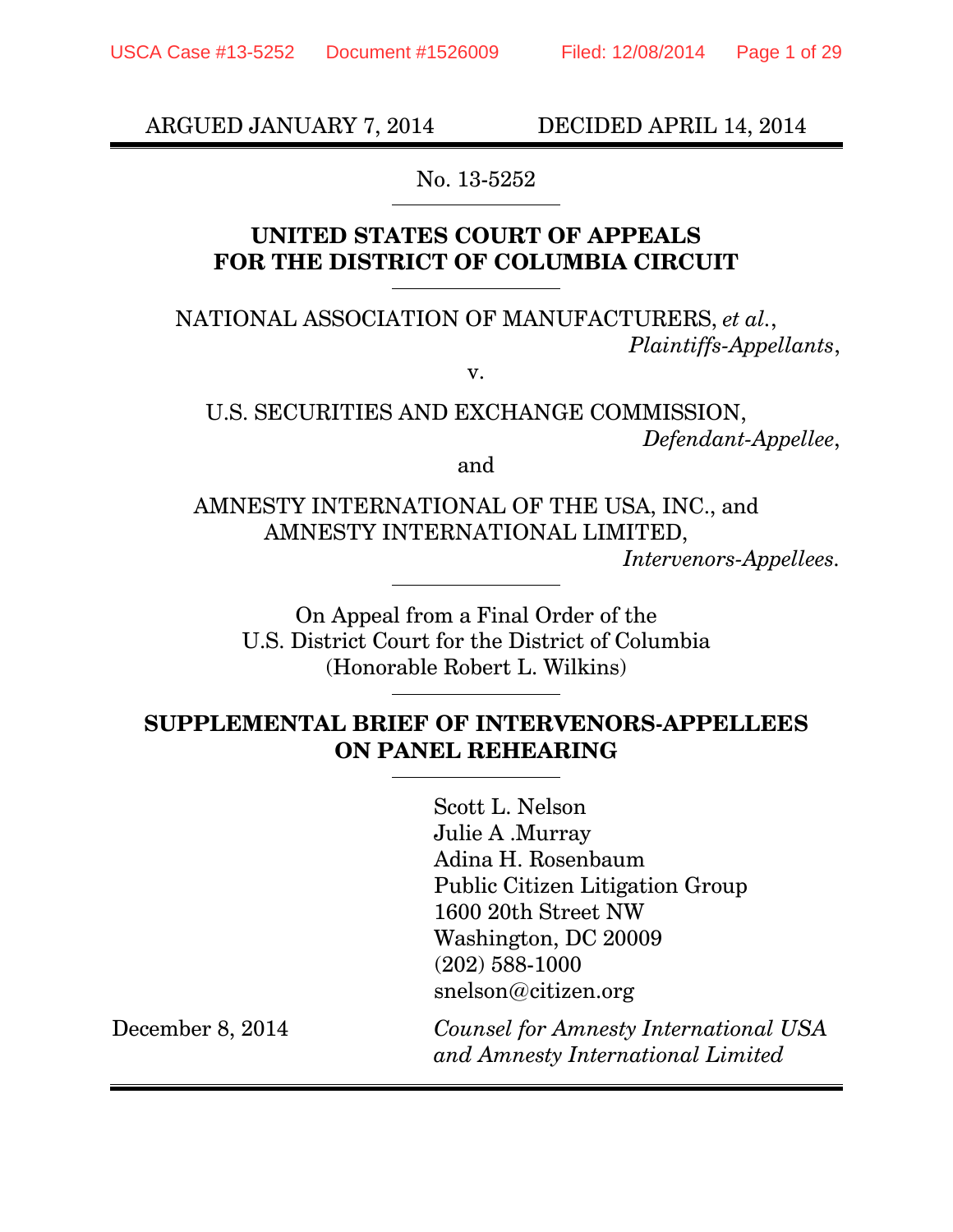## **CERTIFICATE AS TO PARTIES, RULINGS, AND RELATED CASES**

Pursuant to Circuit Rules 28(a)(1) and 26.1 and FRAP 26.1, counsel for intervenors-appellees certifies as follows:

**(1) Parties and Amici.** Parties and amici appearing below and in this Court are listed in the final Response Brief of Amnesty International of the USA, Inc. and Amnesty International Limited, filed October 30, 2013, except for Free Speech for People, which has entered an appearance as amicus curiae in support of the appellees following the order for panel rehearing in this case.

Intervenors-appellees Amnesty International USA and Amnesty International Limited are non-profit organizations. Neither organization has a parent corporation. No publicly held company has a 10% or greater ownership interest in either organization. The general purpose of the organizations is to do research and take action to end grave abuses of human rights around the world.

**(2) Ruling Under Review.** Reference to the ruling under review in this case appears in the final Appellants' Brief.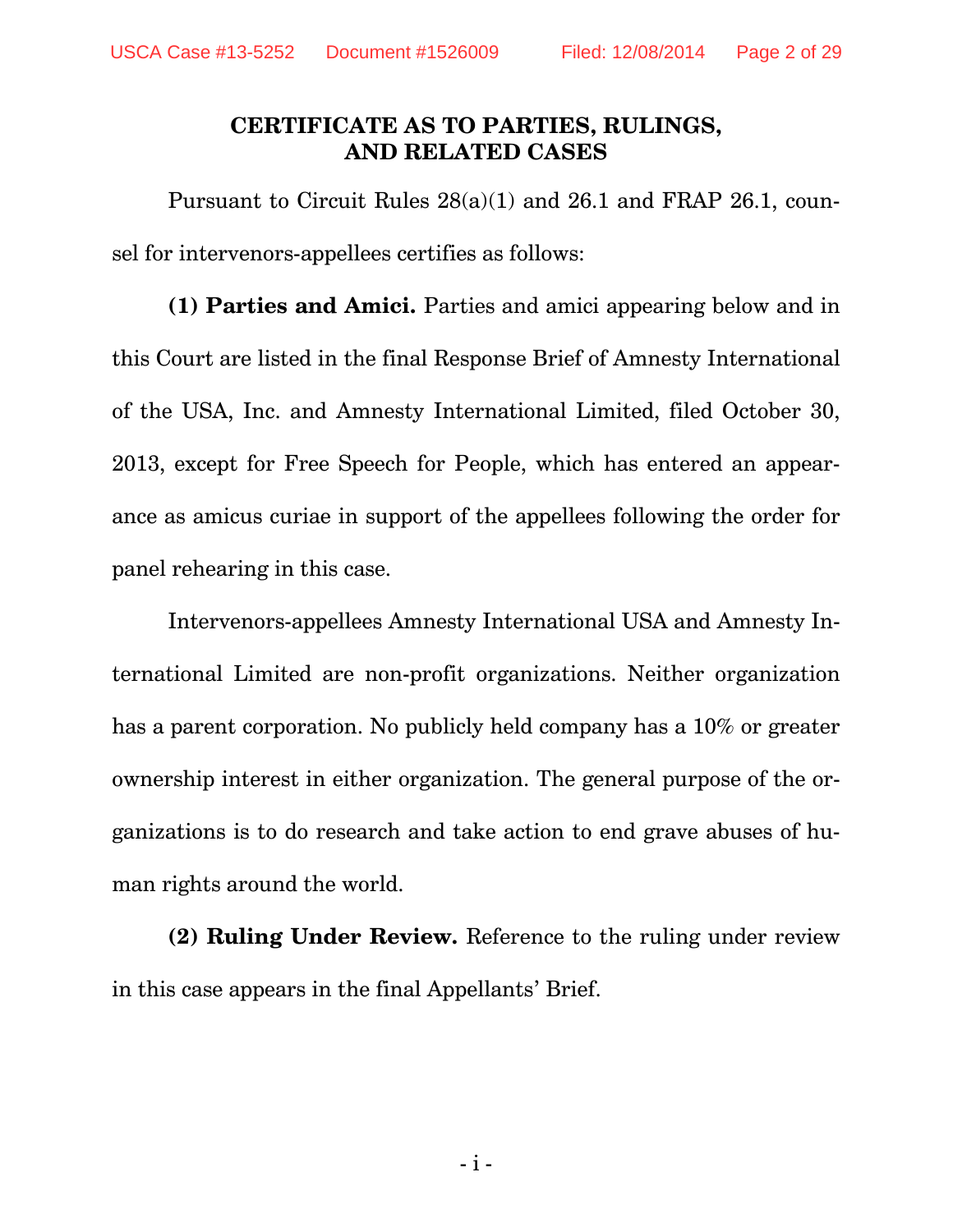**(3) Related Cases.** Identification of related cases appears in the final Response Brief of Amnesty International of the USA, Inc. and Amnesty International Limited.

> /s/ Scott L. Nelson Scott L. Nelson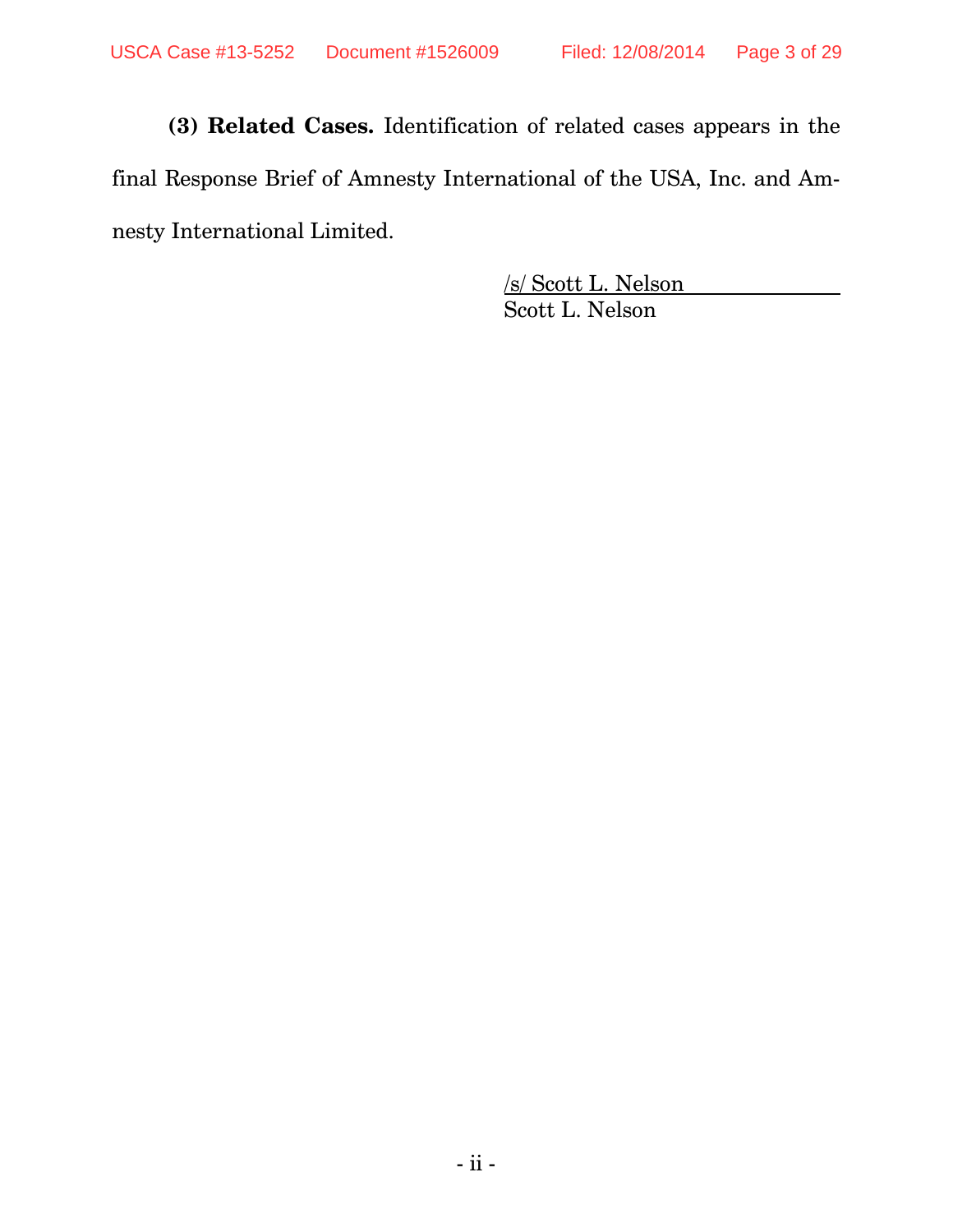# **TABLE OF CONTENTS**

# **Page**

|                                        | CERTIFICATE AS TO PARTIES, RULINGS,                               |  |  |
|----------------------------------------|-------------------------------------------------------------------|--|--|
|                                        |                                                                   |  |  |
|                                        |                                                                   |  |  |
|                                        |                                                                   |  |  |
| INTRODUCTION AND SUMMARY OF ARGUMENT 1 |                                                                   |  |  |
|                                        |                                                                   |  |  |
|                                        |                                                                   |  |  |
|                                        |                                                                   |  |  |
|                                        | III. Zauderer applies to the conflict minerals disclosure rule 14 |  |  |
|                                        |                                                                   |  |  |
|                                        |                                                                   |  |  |
|                                        |                                                                   |  |  |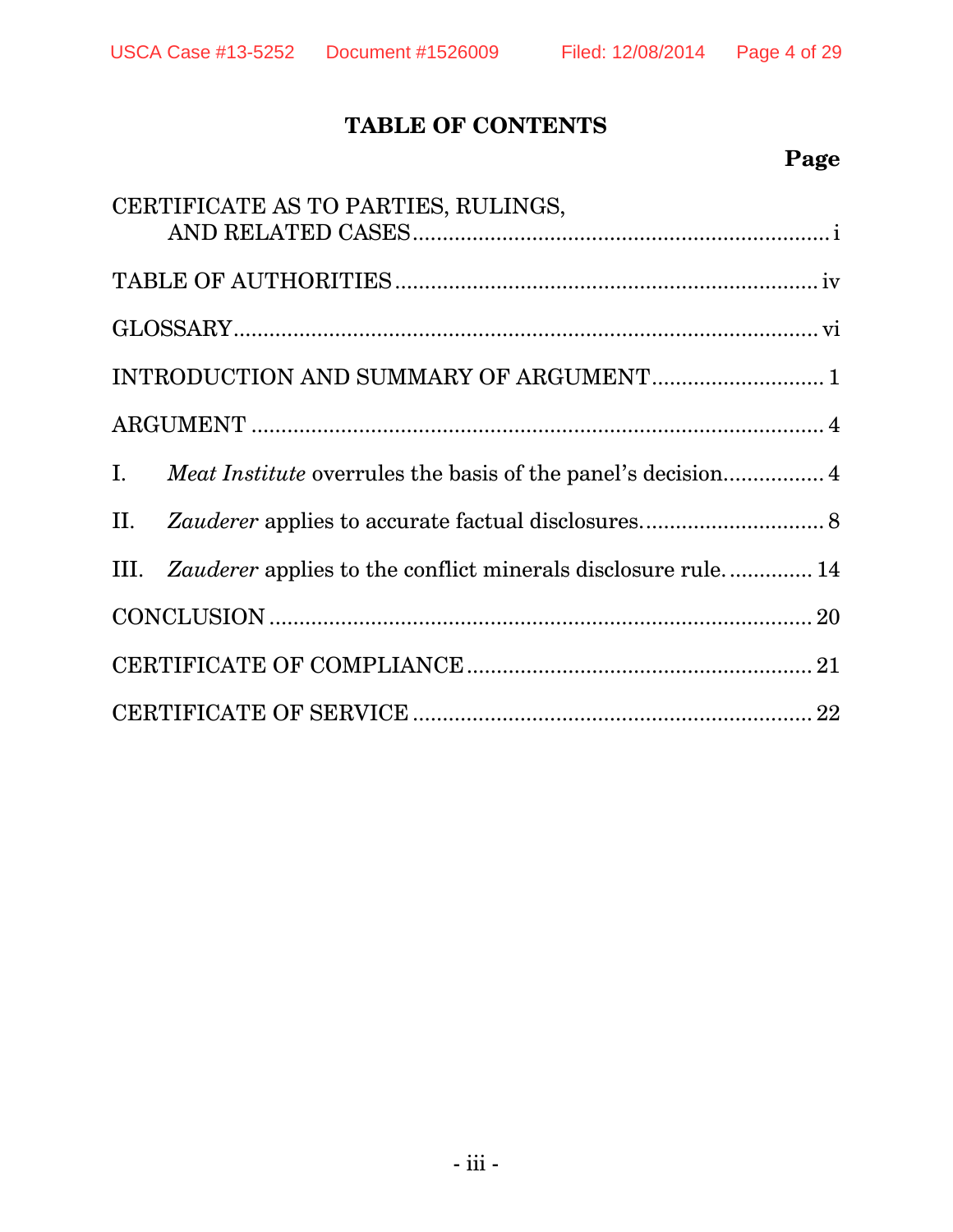## **TABLE OF AUTHORITIES**

|        | <b>Cases:</b><br>Page(s)                                                                                         |
|--------|------------------------------------------------------------------------------------------------------------------|
| $\ast$ | Am. Meat Inst. v. U.S. Dep't of Agric.,<br>760 F.3d 18 (D.C. Cir. 2014)  1, 2, 5, 6, 7, 8, 9, 10, 11, 12, 13     |
| ∗      | Discount Tobacco City & Lottery, Inc. v. United States,                                                          |
|        | Evergreen Ass'n, Inc. v. City of New York,                                                                       |
|        | Farah v. Esquire Magazine,                                                                                       |
| ∗      | Meese v. Keene,                                                                                                  |
|        | Milavetz, Gallop & Milavetz, P.A. v. United States,                                                              |
|        | Milkovich v. Lorain Journal Co.,                                                                                 |
|        | $Nat'l$ Ass'n of Mfrs. v. SEC,                                                                                   |
|        | Nat'l Elec. Mfrs. Ass'n v. Sorrell,                                                                              |
|        | W. Va. State Bd. of Educ. v. Barnette,                                                                           |
|        | Weyrich v. New Republic, Inc.,                                                                                   |
|        | Zauderer v. Office of Disciplinary Counsel,<br>471 U.S. 626 (1985) 1, 2, 3, 4, 5, 6, 7, 8, 9, 10, 11, 12, 13, 14 |
|        |                                                                                                                  |

Authorities upon which we chiefly rely are marked with asterisks.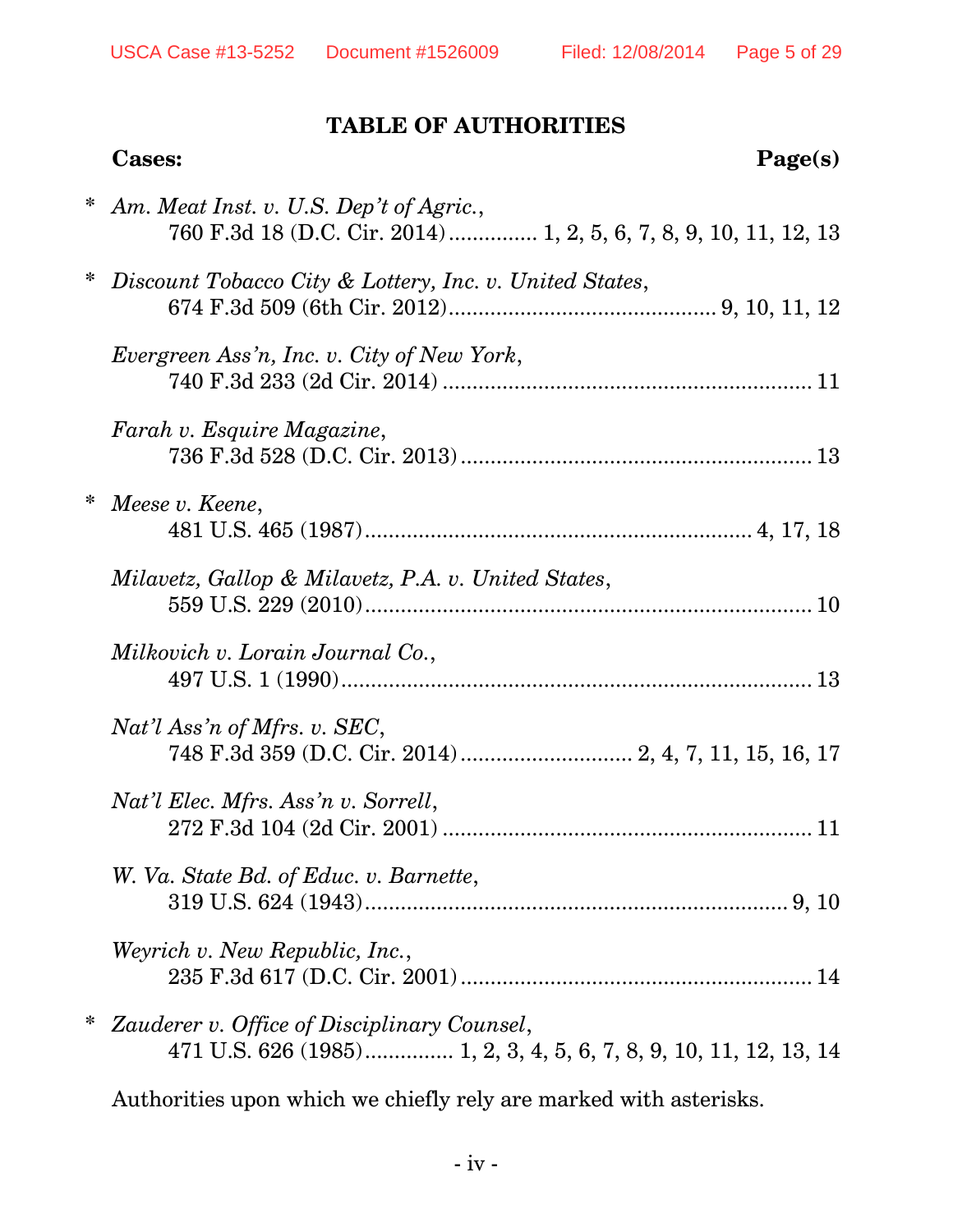# **Other:** Page(s)

| World Trade Org., <i>Disputes</i> , http://www.wto.org/english/ |  |
|-----------------------------------------------------------------|--|
|                                                                 |  |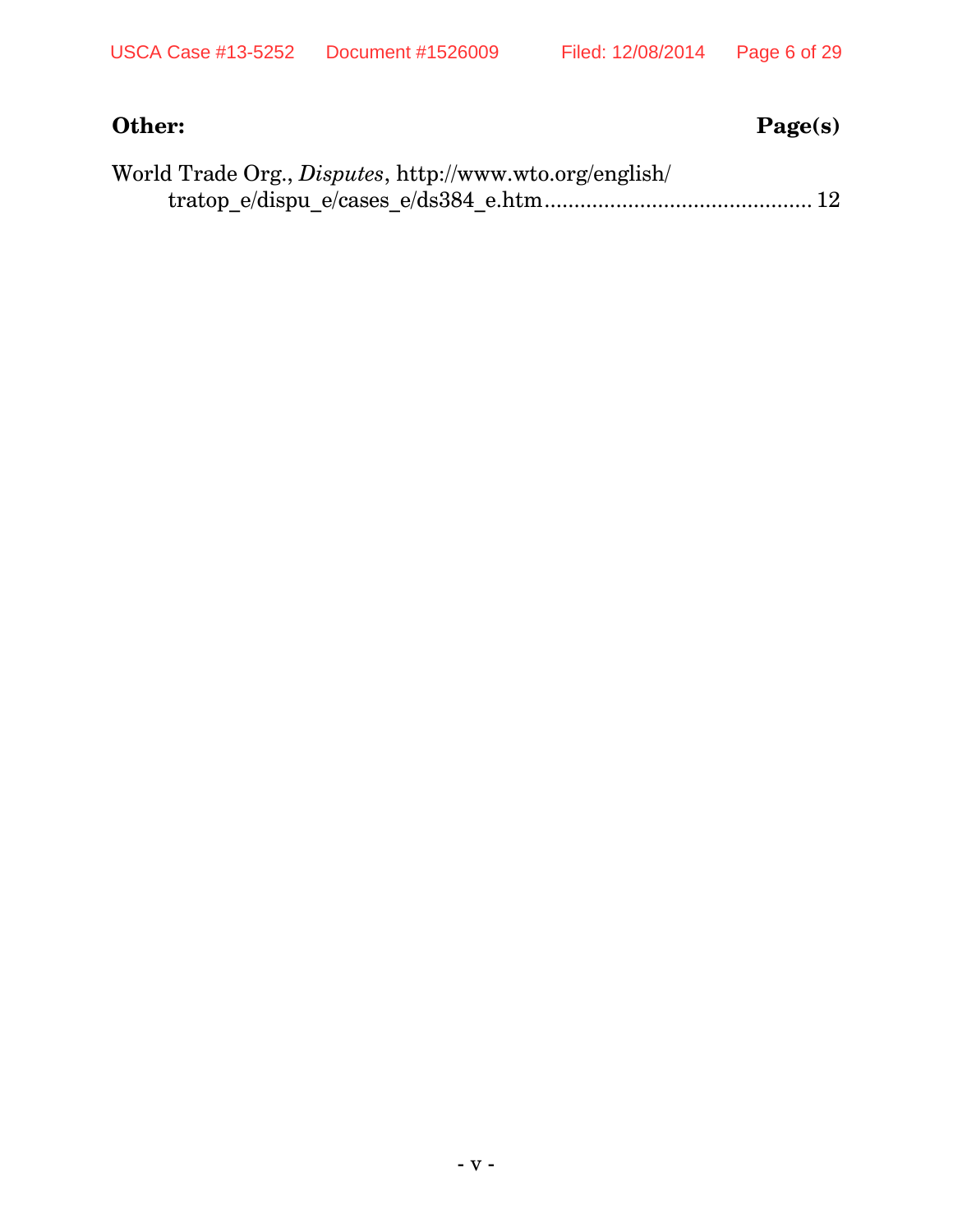# **GLOSSARY**

| <b>DRC</b>      | Democratic Republic of the Congo                                                            |
|-----------------|---------------------------------------------------------------------------------------------|
| <b>NAM</b>      | Plaintiffs-appellants National Association of<br>Manufacturers, et al.                      |
| NAM Reh'g Resp. | Appellants' Joint Response to the Petitions<br>for Rehearing En Banc (filed Sept. 12, 2014) |
| <b>SEC</b>      | Securities and Exchange Commission                                                          |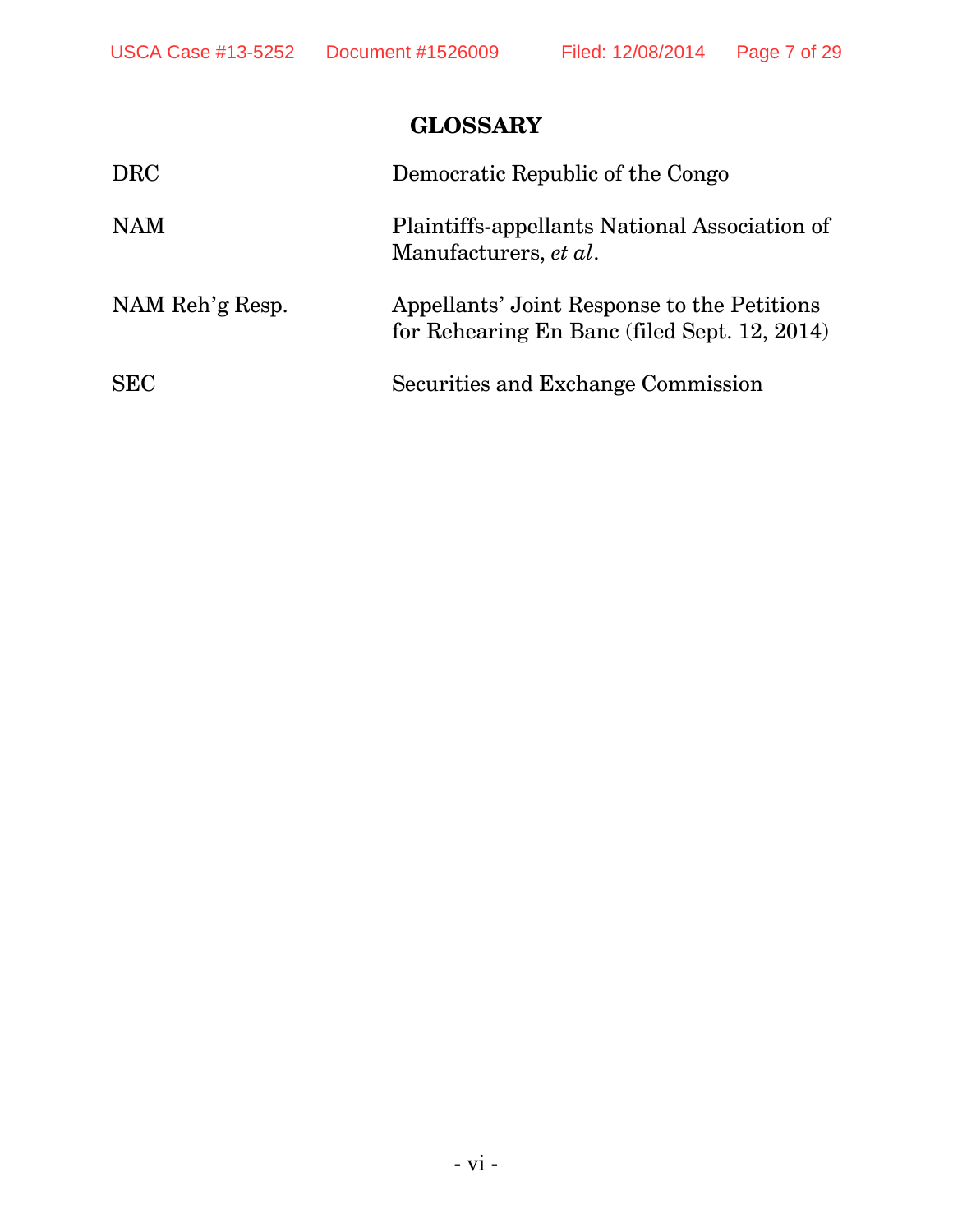#### **INTRODUCTION AND SUMMARY OF ARGUMENT**

Intervenors-appellees Amnesty International USA and Amnesty International Limited submit this supplemental brief in response to the Court's request that the parties address: (1) the effect on this case of *American Meat Institute v. U.S. Department of Agriculture*, 760 F.3d 18 (D.C. Cir. 2014) (en banc); (2) the meaning of the phrase "purely factual and uncontroversial information" as used in *Zauderer v. Office of Disciplinary Counsel*, 471 U.S. 626 (1985), and in *Meat Institute*; and (3) whether the determination that a disclosure conveys "uncontroversial information" is one of fact or law.

As to the first question, *Meat Institute* expressly overrules the stated basis for the panel's holding in this case. The panel held that the conflict minerals rule's requirement that certain companies disclose that products "have not been found to be 'DRC conflict free'" violates the First Amendment even when that statement accurately characterizes the results of investigation of the sourcing of minerals in the products. The panel reasoned that *Zauderer*'s "reasonable relationship" standard for assessing commercial disclosure requirements applies only when disclosure serves an interest in preventing consumer deception. The panel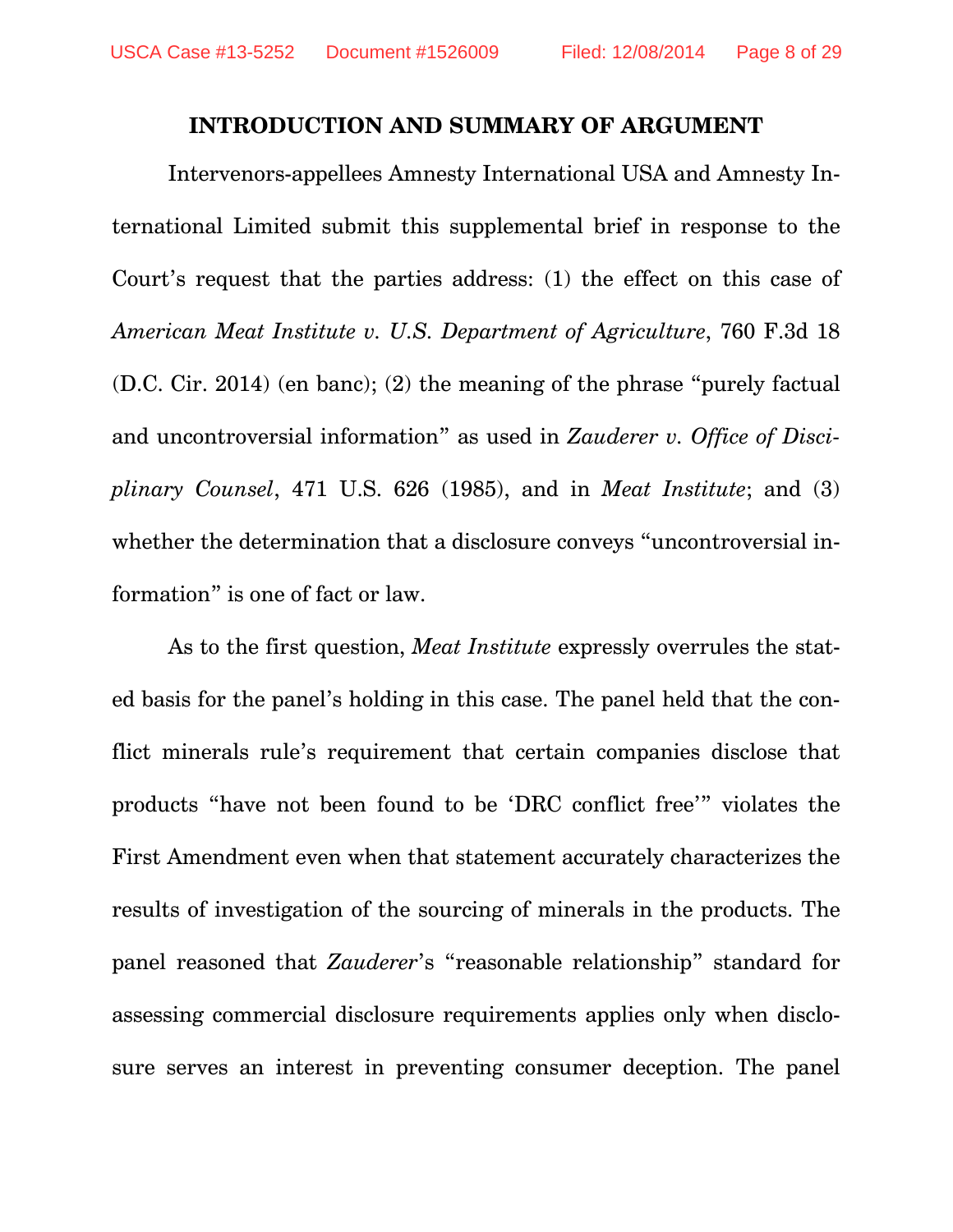therefore applied a more stringent standard of review than the "rational basis" review it acknowledged would apply under *Zauderer*. *See Nat'l Ass'n of Mfrs. v. SEC*, 748 F.3d 359, 370–72 (D.C. Cir. 2014).

*Meat Institute* expressly rejected the panel's holding in this case that *Zauderer* applies only to disclosures aimed at preventing consumer protection. *See* 760 F.3d at 22–23. Absent that holding, there is no basis for concluding that the interest in disclosing information about the source of minerals used in a company's products is insufficient to qualify under *Zauderer* or that the required disclosure is not reasonably related to that interest. Thus, unless *Zauderer* is inapplicable for some other reason, *Meat Institute* requires the panel to reverse its holding that the disclosure requirement violates the First Amendment.

In their response to the petitions for rehearing, appellants National Association of Manufacturers, *et al*. (NAM), argue that *Zauderer* is inapplicable because its standard can sustain only requirements for disclosure of "purely factual and uncontroversial information." *Zauderer*, 471 U.S. at 651. NAM asks the panel to transform the statement in its original opinion in this case that "it is far from clear that the description at issue … is factual and non-ideological," 748 F.3d at 371, into a new hold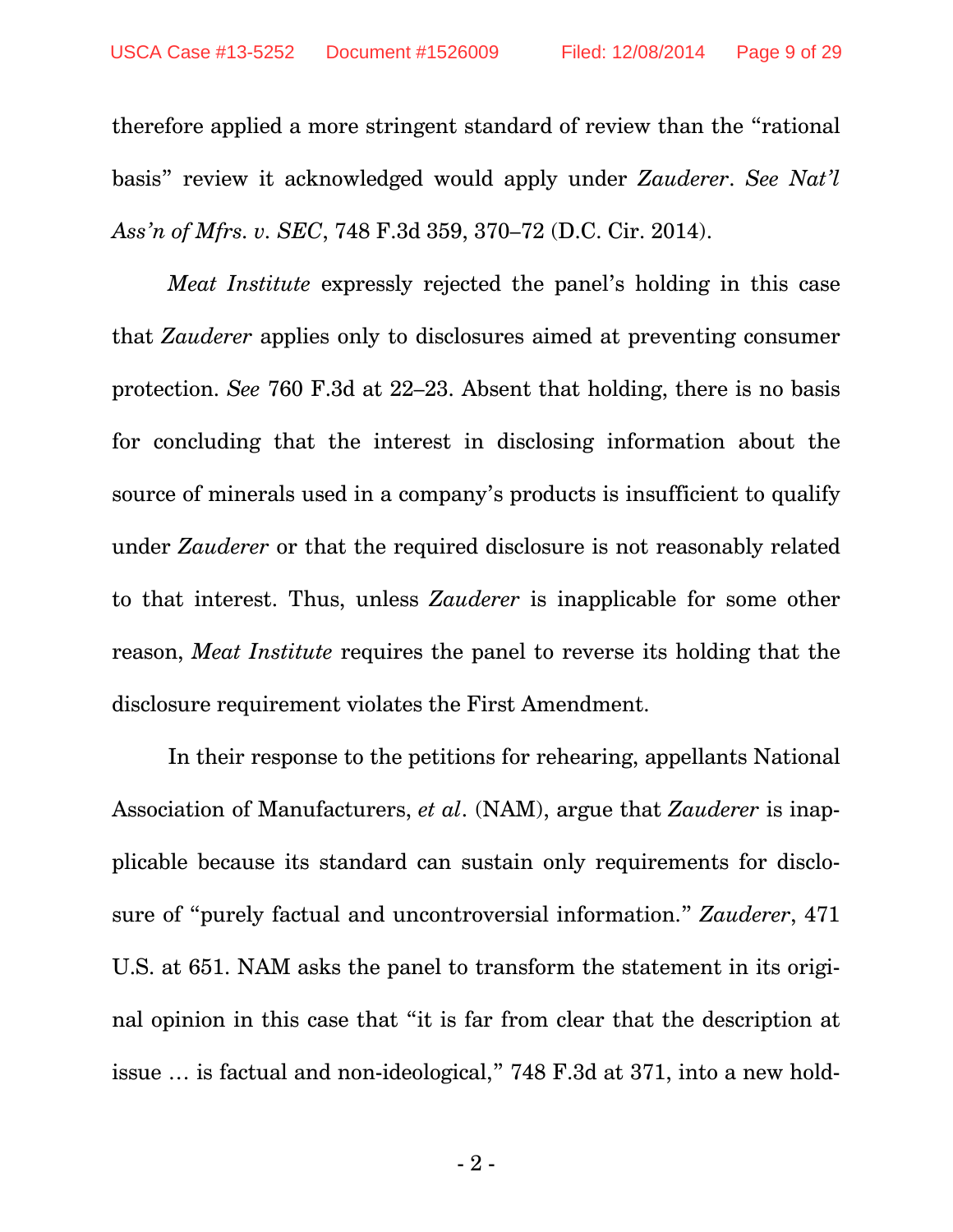ing that *Zauderer* is inapplicable because the disclosure here is not "purely factual and uncontroversial."

NAM's position brings to the fore the Court's second and third questions concerning the meaning of *Zauderer*'s reference to "purely factual and uncontroversial information" and whether determining if information is "uncontroversial" presents a fact issue. The best reading of *Zauderer* is that "purely factual and uncontroversial information" is not a legal test. Rather, the phrase suggests an underlying principle that a commercial disclosure subject to the *Zauderer* standard should be factual in nature (as opposed to a statement of opinion) and that the disclosure should be *accurate* and hence not "controversial" in the sense that its *truth* is open to substantial dispute.

Whether a disclosure is accurate may, in some circumstances, involve issues of fact, but does not require resolution of a factual issue in this case. There is no genuine dispute that the required disclosure is accurate: The rule requires companies to disclose that products "have not been found to be 'DRC conflict free'" only when that is a truthful characterization of the results of due-diligence investigations into whether the products meet the specific criteria defining "DRC conflict free."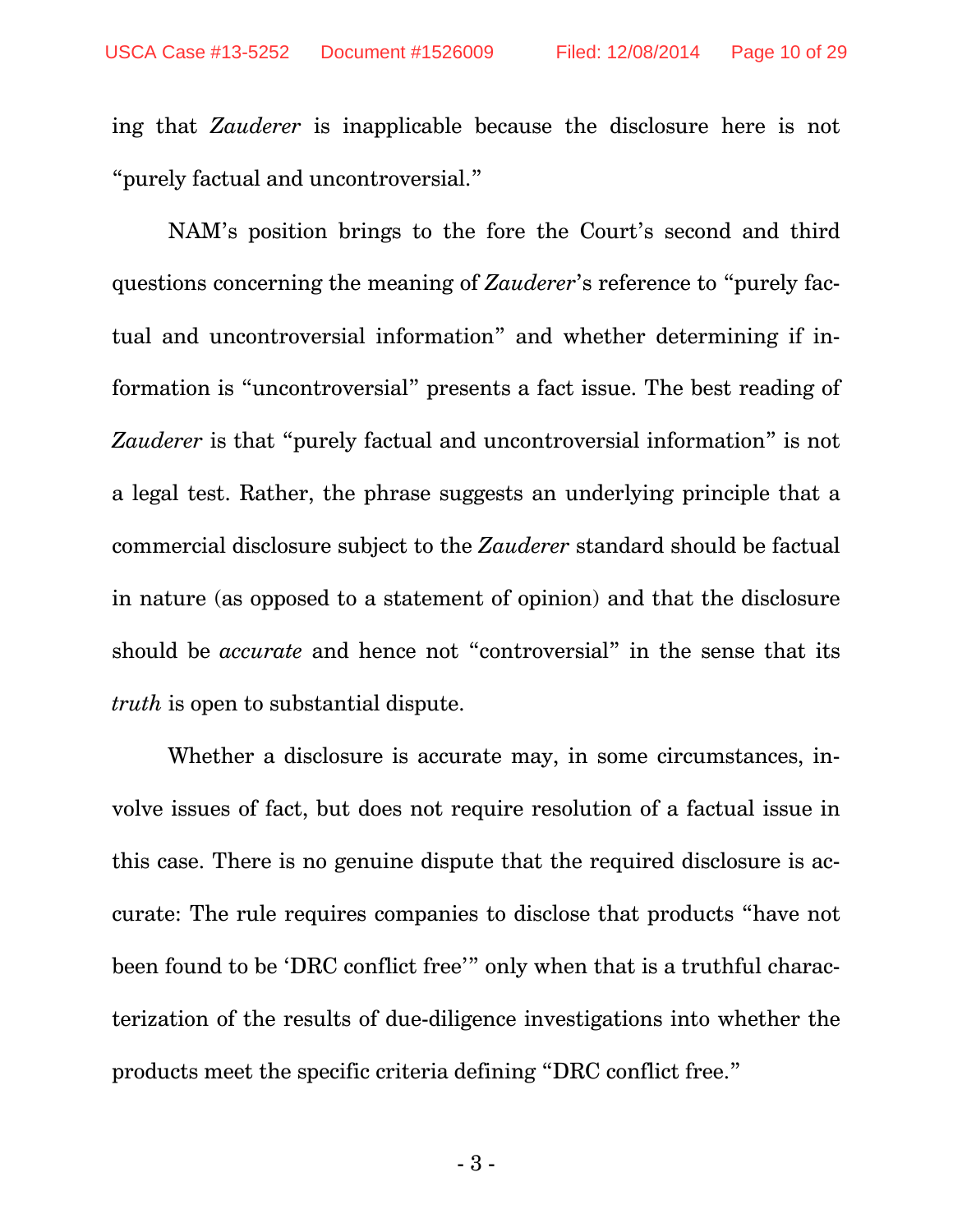NAM argues that the disclosure is not factual and uncontroversial because it conveys a "value judgment" and forces a company to "denounce its own products as immoral." NAM Reh'g Resp. 9. NAM's argument is contrary to the Supreme Court's decision in *Meese v. Keene*, 481 U.S. 465 (1987). *Meese* held that a label reflecting neutral, objective criteria defined by law—there, the label "propaganda" as applied to a film is not "pejorative" merely because someone unfamiliar with the legal definition might misunderstand it. *See id*. at 484. Here, as in *Meese*, when the term "DRC conflict free" "is construed consistently with the neutral definition contained in the text of the [regulation] itself, the constitutional concerns voiced by [appellants] completely disappear." *Id.* at 485.

#### **ARGUMENT**

## **I.** *Meat Institute* **overrules the basis of the panel's decision.**

The Court's original decision in this case rested on the conclusion that *Zauderer*'s "reasonably related" standard is inapplicable to the challenged disclosure requirement because the disclosure is not aimed at preventing consumer deception. *See* 748 F.3d at 370–72. That determination led the Court to apply a more stringent standard, under which it found the requirement was not "narrowly tailored" because the government had not shown that "less restrictive means would fail." *Id*. at 372.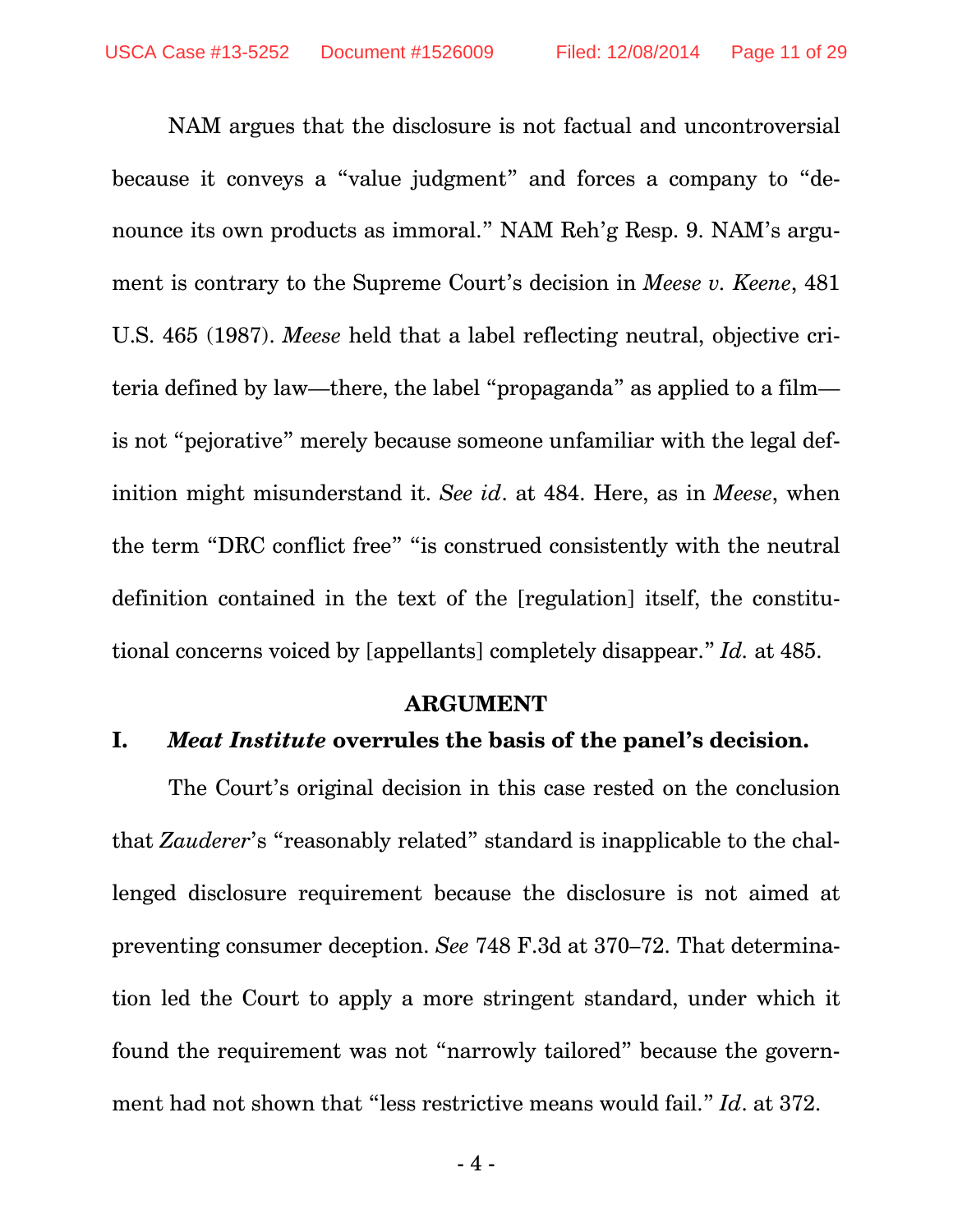The Court's subsequent en banc decision in *Meat Institute* held that the *Zauderer* standard is not limited to disclosures aimed at consumer deception, because the reasoning underlying the standard "sweeps far more broadly than the interest in remedying deception." 760 F.3d at 22. *Zauderer* rests on the "minimal" protection due a commercial speaker's desire not to disclose factual information relating to its products, a consideration "inherently applicable beyond the problem of deception." *Id*. at 22. Thus, *Meat Institute* explicitly overruled the panel's decision in this case insofar as it "limit[ed] *Zauderer* to cases in which the government points to an interest in correcting deception." *Id*. at 22–23.

The panel's holding in this case limiting *Zauderer* to disclosures targeting deception was the basis for its selection of a standard of review under which it held that the requirement at issue failed to meet a criterion—narrow tailoring—that is not a part of the *Zauderer* standard for commercial disclosure requirements. *See Zauderer*, 471 U.S. at 650–51 & n.14. As *Meat Institute* explained, when the government asserts an interest in disclosure of information that is reasonably related to the disclosure requirement imposed, *Zauderer* holds that the disclosure satisfies any requirement of "fit" between ends and means because of the "self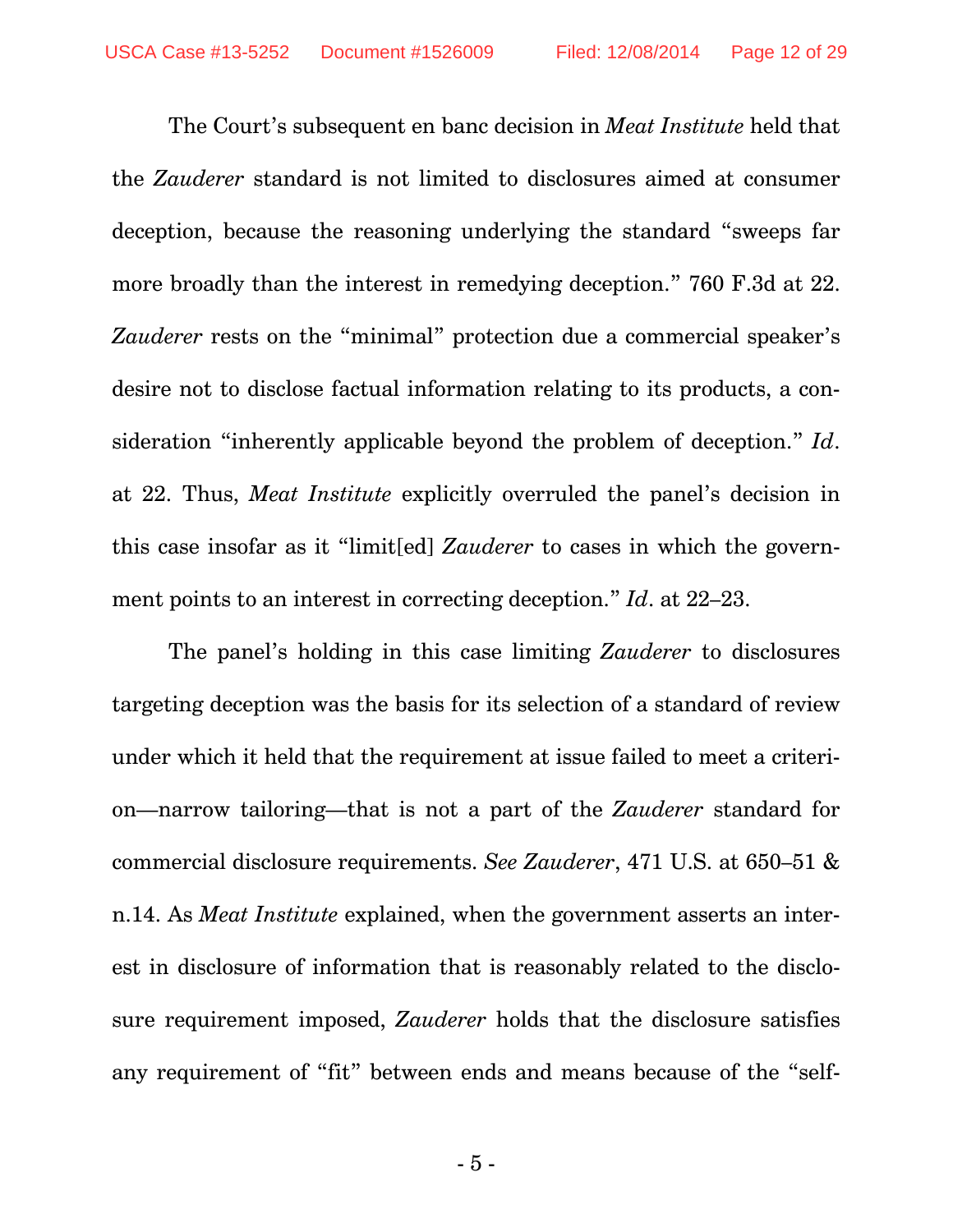evident tendency of a disclosure mandate to assure that the recipients get the mandated information." 760 F.3d at 26. Thus, by overruling the basis on which the panel imposed a test more stringent than *Zauderer*'s, *Meat Institute* also necessarily invalidates the conclusion that the disclosure requirement here fails for lack of narrow tailoring.

NAM does not appear to contest this point. Its response to the rehearing petitions does not suggest that the panel's decision could be sustained under the *Zauderer* standard. NAM likewise does not argue that the government's interest in promoting disclosure concerning the sourcing of materials used in companies' products and the possible relationship of that sourcing to the financing of armed groups in the Democratic Republic of Congo is insufficient to invoke *Zauderer*. *Cf. Meat Inst.*, 760 F.3d at 23 (discussing nature of interests sufficient to support disclosure). Indeed, by not challenging requirements that companies disclose other information concerning the sourcing of conflict minerals used in their products, NAM implicitly concedes that the government's interest suffices to justify disclosure requirements on this subject.

NAM also does not contest that the disclosure at issue here "relate[s] to the good[s] or service[s] offered by the regulated party," *id*. at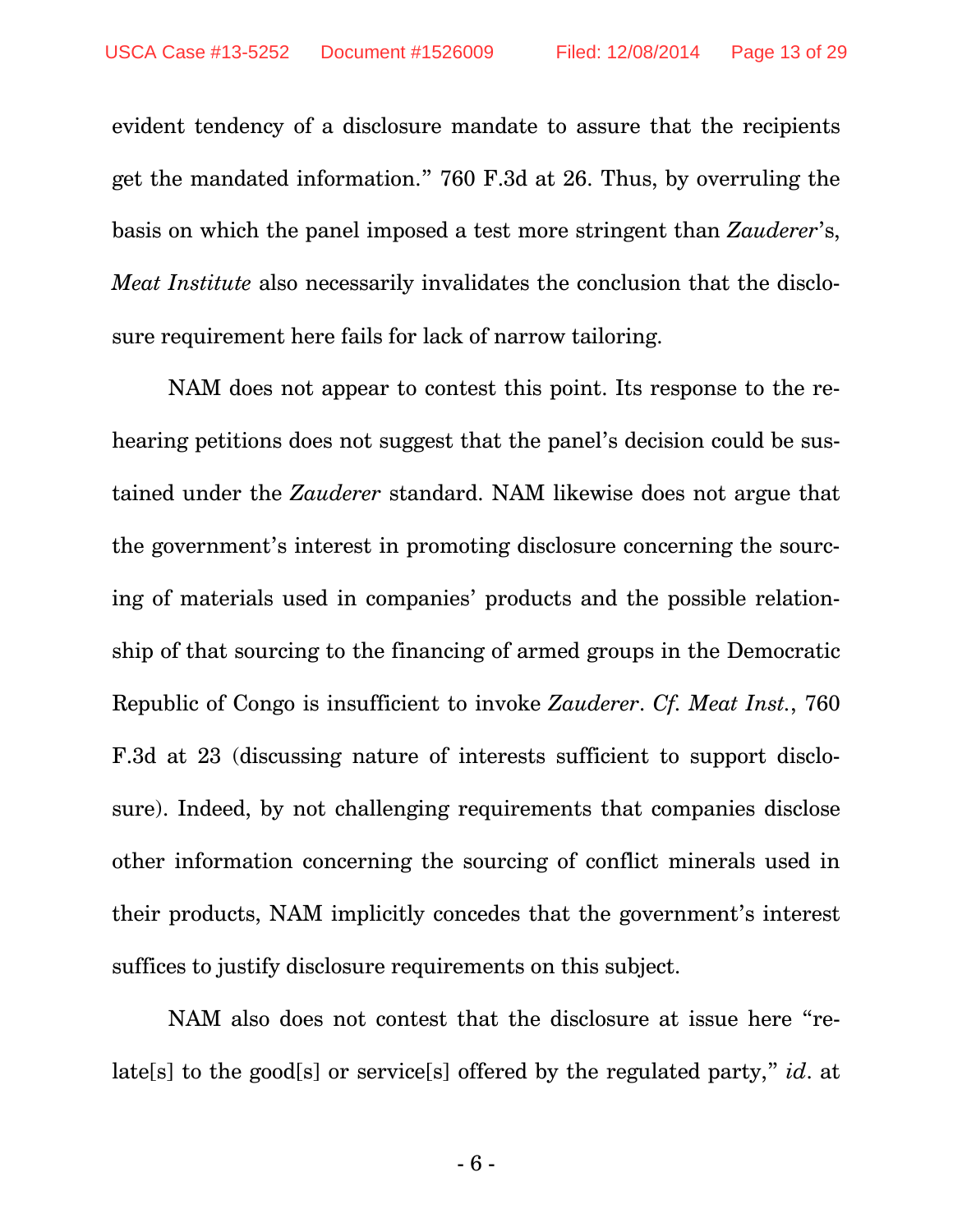26, which *Meat Institute* indicates is a logical implication of *Zauderer*. *Id*. Nor does NAM suggest that the challenged disclosure requirement is "so burdensome that it essentially operates as a restriction on constitutionally protected speech," *id*. at 27; *see also Zauderer*, 471 U.S. at 651; indeed, it could not burden or chill protected speech because it applies irrespective of whether a company has engaged in such speech.

Thus, NAM acknowledges that the Court would have to articulate a new basis for holding *Zauderer* inapplicable to arrive at the result it reached before. NAM urges the panel to "amend its decision … to clarify that the compelled statement is not eligible for *Zauderer* review because it does not constitute 'purely factual and uncontroversial information,'" NAM Reh'g Resp. 1, a holding it calls "implicit in the panel's opinion." *Id*. at 8. NAM concedes, however, that the panel said only that it was "far from clear" whether the disclosure "is factual and nonideological," *id*. at 4 (quoting 748 F.3d at 370–71), a statement *Meat Institute* properly characterized as "questioning but not deciding whether the information mandated was factual and uncontroversial." 760 F.3d at 27.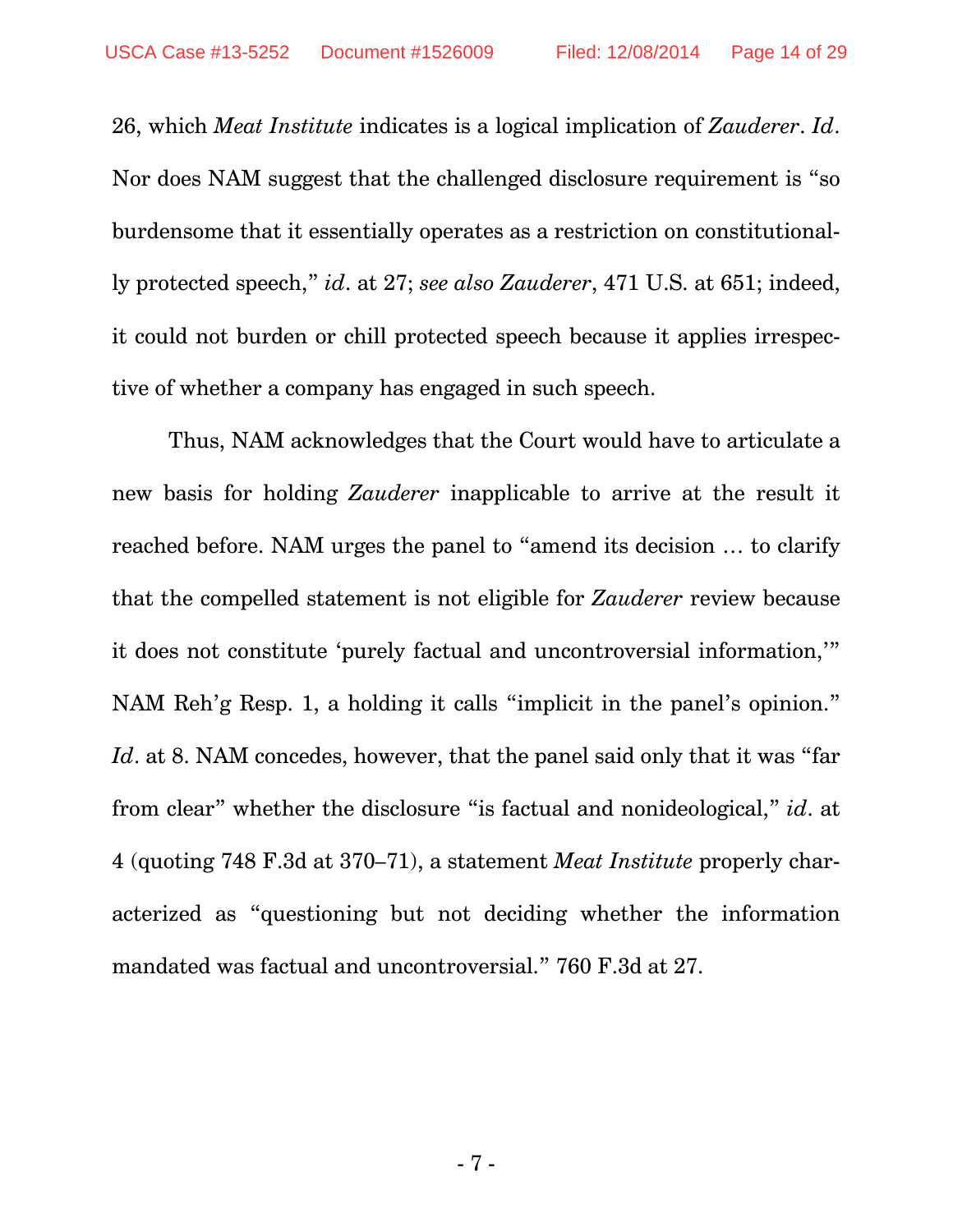#### **II.** *Zauderer* **applies to accurate factual disclosures.**

NAM's argument confirms that in light of *Meat Institute*, the panel must overturn its conclusion that the conflict minerals disclosure requirement is unconstitutional unless it finds *Zauderer* inapplicable for the reasons NAM now advances—namely, that *Zauderer* requires a disclosure subject to its relaxed scrutiny to be "purely factual and uncontroversial" and that the disclosure here does not meet that requirement because it requires NAM to subscribe to a "value judgment" by making a moral or ideological statement. NAM Reh'g Resp. 9. NAM's position misreads both *Zauderer* and the disclosure requirement at issue.

*Meat Institute* sheds little light on whether *Zauderer*'s reference to "purely factual and uncontroversial information" states a legal standard and, if so, what that standard means. *Meat Institute* noted that the parties before it agreed "that *Zauderer* applies to government mandates requiring disclosure of 'purely factual and uncontroversial information,'" 760 F.3d at 21, so the Court was not presented with any issue about whether "purely factual and uncontroversial" is a legal test that all disclosures subject to review under the *Zauderer* standard must satisfy. Moreover, *Meat Institute*'s brief discussion of whether the disclosures at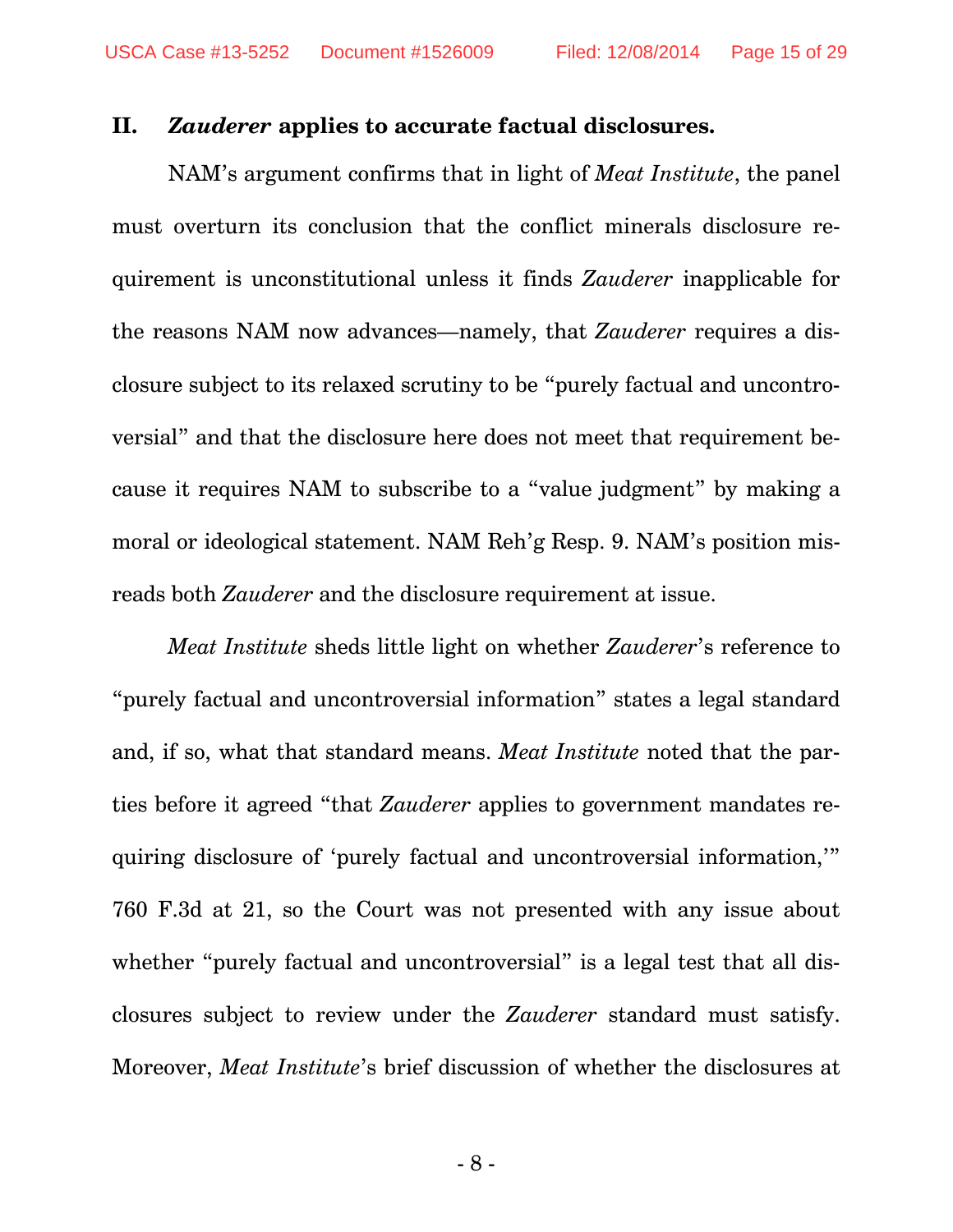issue in that case were factual and uncontroversial made no attempt to define those terms precisely, because it was evident that the required disclosures concerning country-of-origin labels on meat were factual and uncontroversial under any possible definition. *See id*. at 27.

*Zauderer* itself used the phrase "purely factual and uncontroversial" to characterize the particular information subject to disclosure in that case, not to articulate a legal test. *See* 471 U.S. at 651. "This language appears in *Zauderer* once and the context does not suggest that the Court is describing the characteristics that a disclosure must possess for a court to apply *Zauderer*'s rational-basis rule. That language instead merely describes the disclosure the Court faced in that specific instance." *Discount Tobacco City & Lottery, Inc. v. United States*, 674 F.3d 509, 559 n.8 (6th Cir. 2012) (Stranch, J., for majority).

We do not mean to suggest that the phrase "purely factual and uncontroversial" is without significance. *Zauderer* used it to contrast the disclosures at issue there with unconstitutional speech-compulsion requirements that "prescribe what shall be orthodox in politics, nationalism, religion, or other matters of opinion or force citizens to confess by word or act their faith therein." 471 U.S. at 651 (quoting *W. Va. State*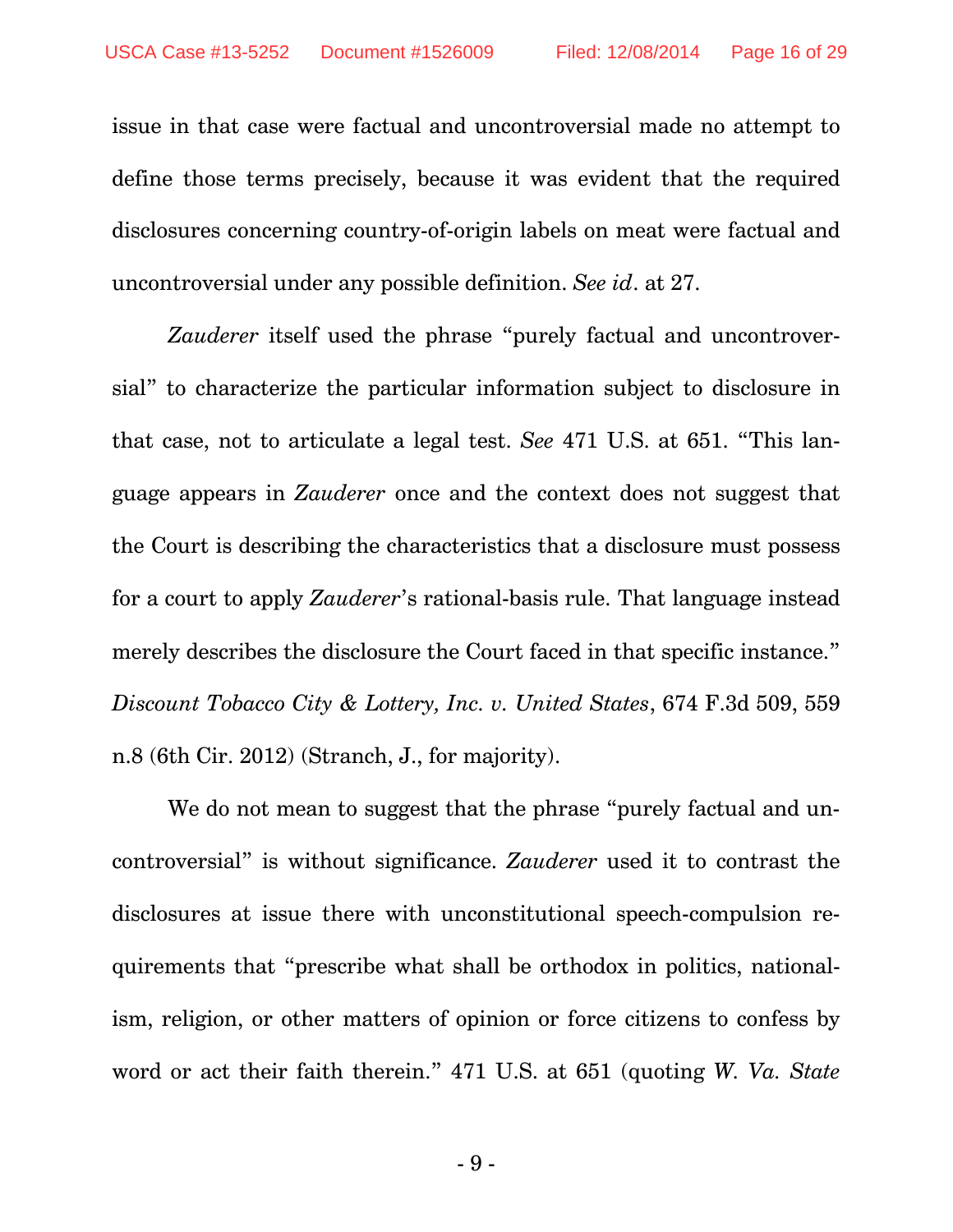*Bd. of Educ. v. Barnette*, 319 U.S. 624, 642 (1943)). The contrast posits a distinction between, on the one hand, requirements that commercial speakers disclose accurate factual information and, on the other, requirements that they subscribe to disputed matters of political, religious or other forms of opinion. As the Sixth Circuit pointed out in *Discount Tobacco*, this interpretation draws support from other language in the same part of *Zauderer* referring to the disclosure requirement at issue as applying to "factual information" and "accurate information," 471 U.S. at 651 & n.14, as well as from the Supreme Court's later opinion in *Milavetz, Gallop & Milavetz, P.A. v. United States*, 559 U.S. 229 (2010), where the Court's affirmance of a commercial disclosure requirement rested on its "factual" and "accurate" nature, *id*. at 250–52. *See Discount Tobacco*, 674 F.3d at 559 n.8.

In asserting that the law is well-settled, NAM acknowledges that *Discount Tobacco*'s reading of *Zauderer*—*i.e.*, that it applies to accurate, factual disclosures, but not to matters of opinion—is consistent with precedents of this Court (including *Meat Institute*) and other circuits. *See* NAM Reh'g Resp. 8. The Second Circuit, whose analysis NAM also endorses (*see id*. at 7) similarly interprets *Zauderer* to distinguish between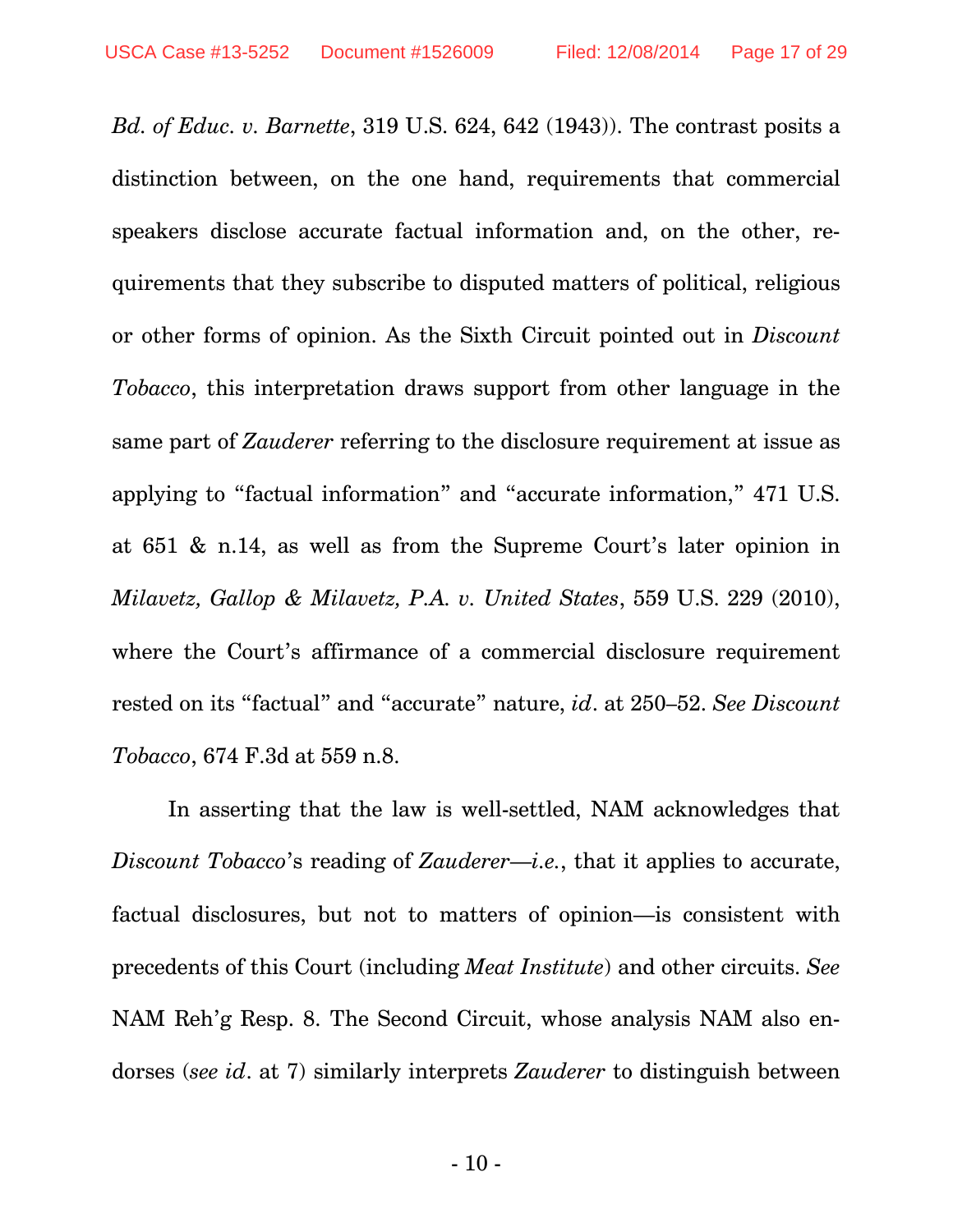permissible disclosure requirements involving "accurate, factual commercial information," *Nat'l Elec. Mfrs. Ass'n v. Sorrell*, 272 F.3d 104, 114 (2d Cir. 2001), and those requiring speakers to adopt the government's "preferred message" on matters of ideology or opinion. *Evergreen Ass'n, Inc. v. City of New York*, 740 F.3d 233 (2d Cir. 2014).

Zauderer's use of the term "uncontroversial," though ill-suited to establishing an element of a legal standard, is evocative of two aspects of this dichotomy: *Zauderer* does not extend to compulsion to endorse messages about matters of belief or opinion, and the facts subject to disclosure must be accurate rather than controverted. *See*, *e.g.*, *Meat Inst.*, 760 F.3d at 27 (referring to the possibility that a statement may be controversial in the sense that there is disagreement about "the truth of the facts" and "in the sense that it communicates a message that is controversial"). An accurate factual statement is not "controversial" in either sense merely because it provokes an emotional reaction or provides information pertinent to topics on which opinions are debated. As the Sixth Circuit put it in *Discount Tobacco*—in a passage endorsed by NAM, *see* NAM Reh'g Resp. 8—"Facts can disconcert, displease, provoke an emotional response, spark controversy, and even overwhelm reason, but that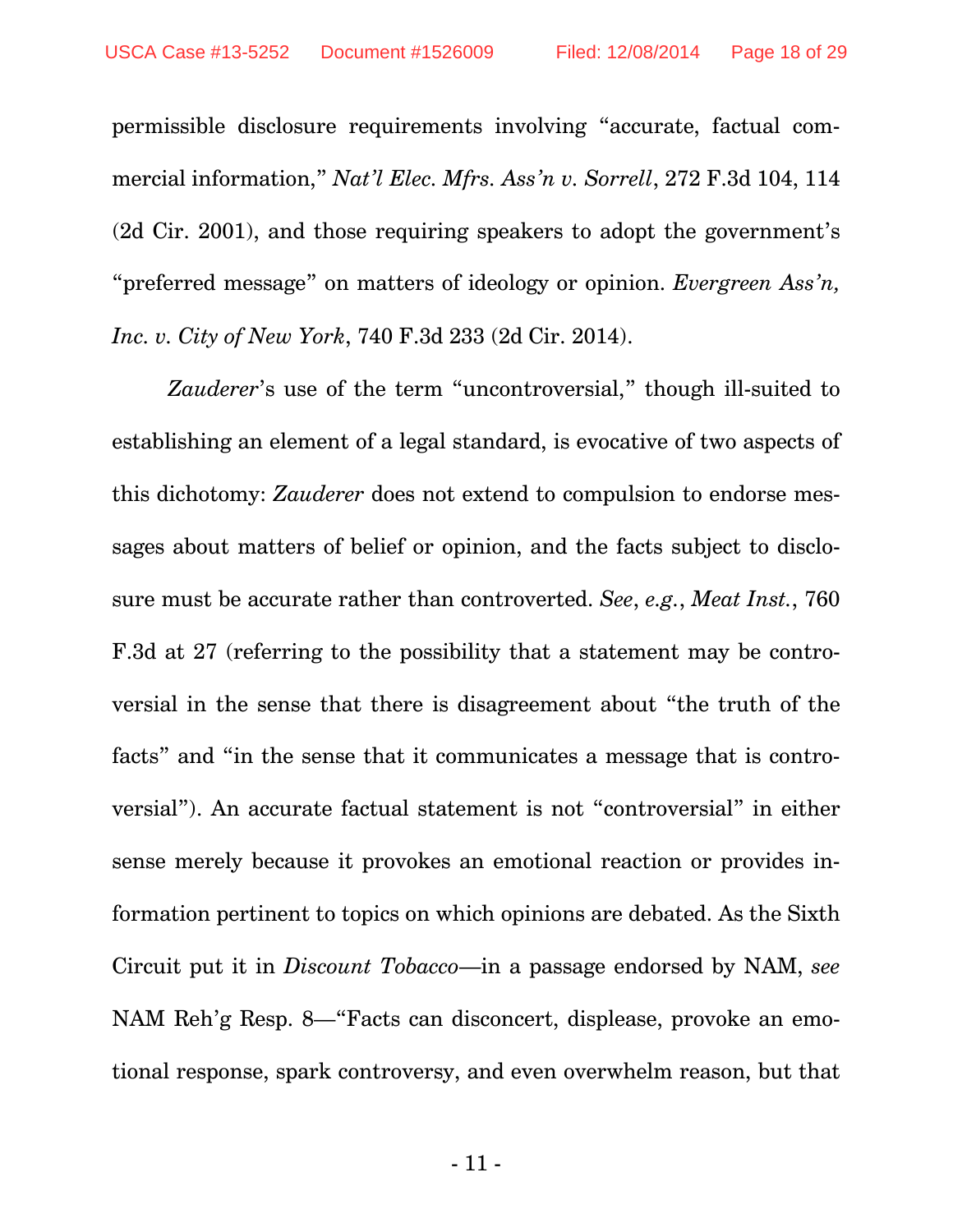does not magically turn such facts into opinions. … [W[]ether a disclosure is scrutinized under *Zauderer* turns on whether the disclosure conveys factual information or an opinion, not on whether the disclosure emotionally affects its audience or incites controversy." 674 F.3d at 569.

For example, requiring disclosure that a serving of peanut butter contains 2.5 grams of saturated fat is surely permissible under *Zauderer* even if people hold strong, conflicting opinions about how much saturated fat a healthy diet should contain, whether other considerations outweigh fat content in determining whether peanut butter is good for them, whether it is morally repugnant to market products containing saturated fat, or, for that matter, whether they like peanut butter. Likewise, in *Meat Institute*, the Court found it apparent that factually accurate country-of-origin labels on meat are uncontroversial, even though whether consumers should make decisions about purchasing meat based on its country of origin is a matter of sharp debate, reflected in the significant opposition of foreign governments to country-of-origin labeling. *See* World Trade Org., *Disputes*, http://www.wto.org/english/tratop\_e/ dispu e/cases e/ds384 e.htm (describing complaint by 14 countries and the European Union against the country-of-origin meat-labeling rule).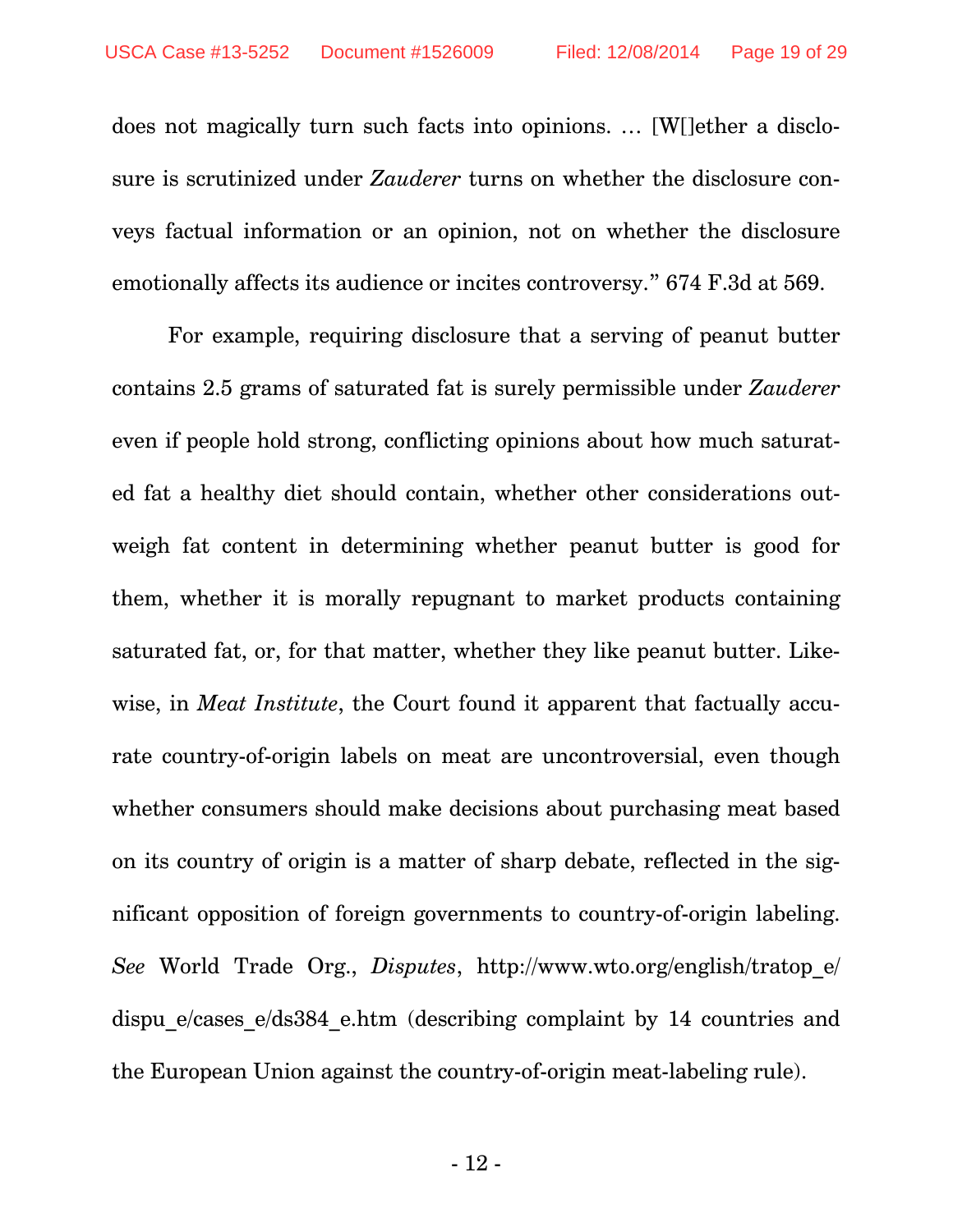Indeed, much of the value of factual information in a commercial setting is that it enables market participants to act on their own opinions about whether, how, and to what extent that information is relevant to marketplace decisions. Commercial speakers may have legitimate objections to being required to espouse opinions they do not share, *see Meat Inst.*, 760 F.3d at 27, but not to providing the *factual* information on which others who may disagree with their opinions may legitimately act. *See Zauderer*, 471 U.S. at 651; *Meat Inst.*, 760 F.3d at 24.

As to whether the factual and "uncontroversial" nature of a disclosure is an issue of law or fact, in most instances it will be the former, particularly when the issue is whether the disclosure is factual in nature as opposed to being a statement of opinion or belief. In the analogous context of libel, determining whether a statement is sufficiently factual in nature to be actionable is in the first instance a question of law. *See*, *e.g.*, *Milkovich v. Lorain Journal Co.*, 497 U.S. 1, 21 (1990); *Farah v. Esquire Magazine*, 736 F.3d 528, 534–35 (D.C. Cir. 2013). Likewise, *Zauderer* and other decisions have consistently determined that disclosures are factual in nature as a matter of law, with no suggestion that factfinding is necessary. *See* 471 U.S. at 651; *see also Meat Inst.*, 760 F.3d at 27.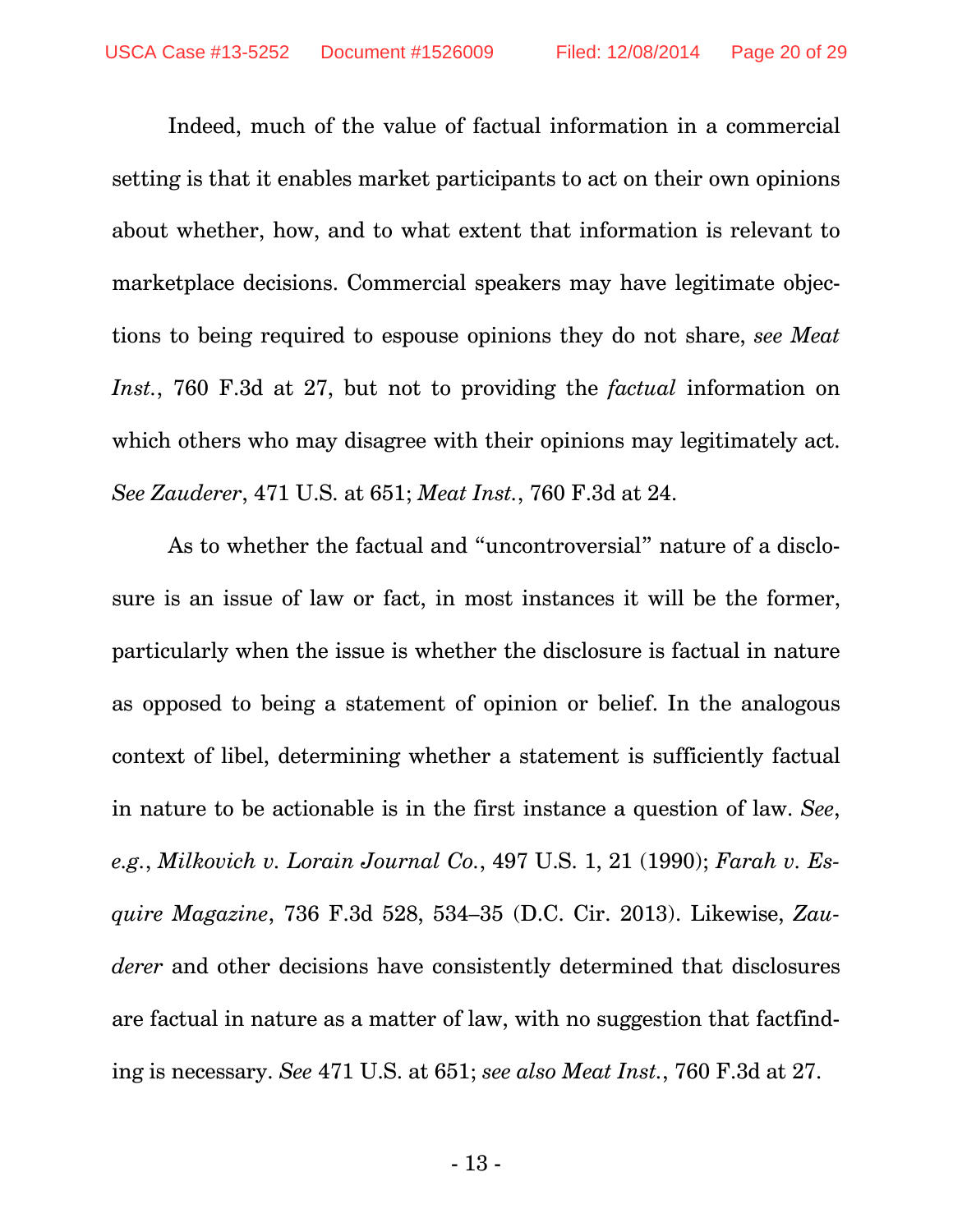Whether a factual disclosure is accurate or "controversial" in the sense that it is untrue may in some cases involve resolution of questions of fact. Similarly, in libel law, whether a statement that has been determined as a matter of law to be actionable because it *can* be proved false is *actually* false is a fact question. *See*, *e.g.*, *Weyrich v. New Republic, Inc.*, 235 F.3d 617, 628 (D.C. Cir. 2001). Thus, if a peanut-butter manufacturer were required to disclose that a serving contained 10 grams of saturated fat, and challenged the requirement on the ground that its peanut butter only contained one gram of saturated fat per serving, the challenge would present an issue of fact. Even so, most such cases will likely be resolved at summary judgment based on the legal issue of whether there is a material dispute of fact rather than on the basis of actual factual findings. And in many cases (as in this one), if a disclosure is determined as a legal matter to be legitimately factual in nature, there will be no real factual dispute as to whether it is accurate.

### **III.** *Zauderer* **applies to the conflict minerals disclosure rule.**

The requirement that companies disclose that products have "not been found to be 'DRC conflict free'" is subject to *Zauderer*'s "reasonably related" standard because it requires only an accurate factual disclosure.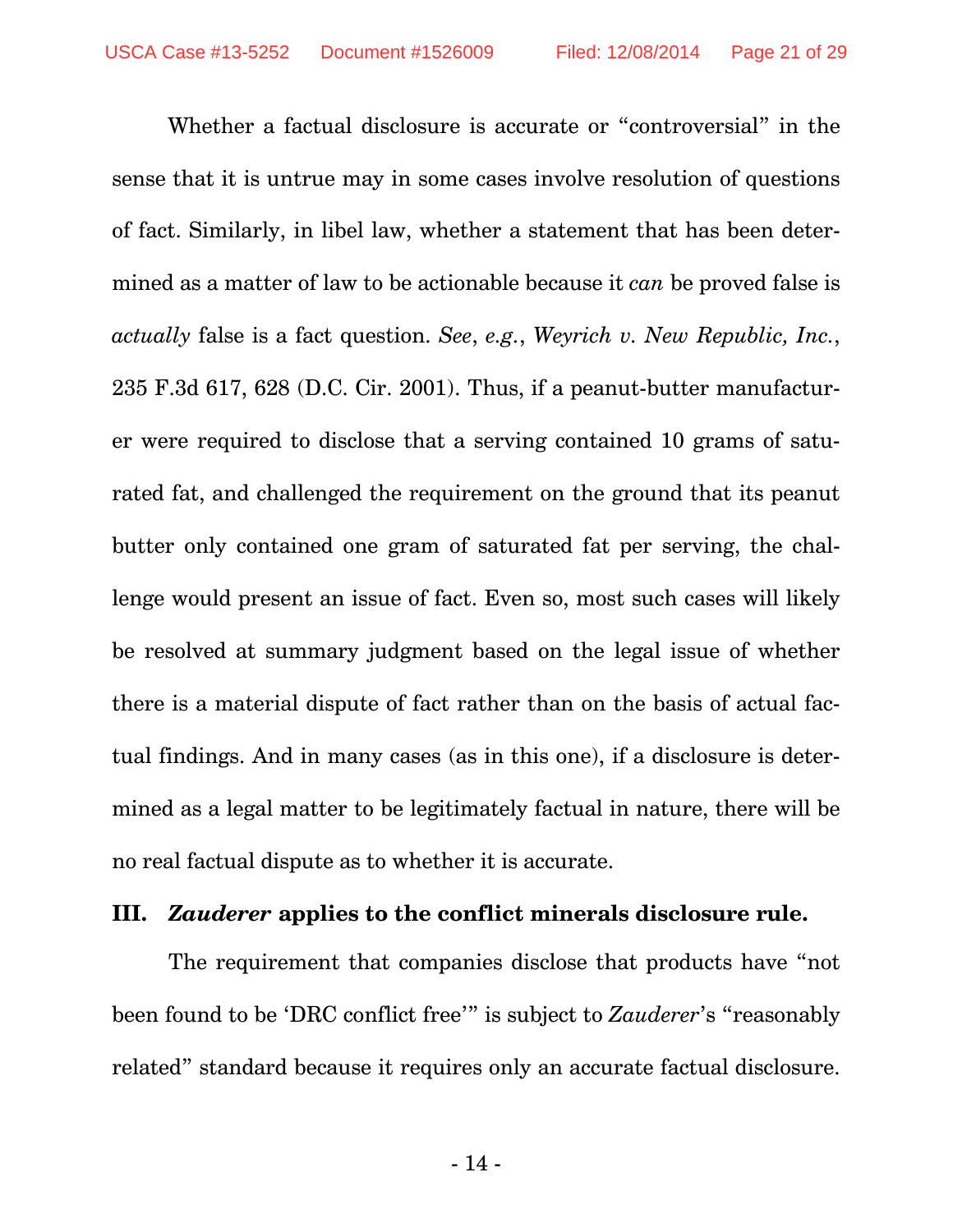It is triggered when a company's investigation has not shown that a product meets the specific, factual criteria that determine whether, under the statute and regulation, the product is "DRC conflict free": namely, that any of the four conflict minerals present in the products did not originate in the DRC region or came from sources that did not provide financial support to or benefit armed groups identified by the Secretary of State as perpetrators of human rights abuses. Both the result of the investigation and its subject—whether products satisfy the definition of "DRC conflict free"—are matters of fact, and the disclosure cannot be inaccurate because it is required only when the company's investigation has in fact not found that a product is "DRC conflict free."

NAM nonetheless insists that the disclosure is not factual and uncontroversial because it forces companies to "bear a scarlet letter that is laden with value judgments and opprobrious connotations with which they strongly disagree, because the rule compels them to make a statement that 'conveys moral responsibility for the Congo war' and 'tell[s] consumers that [the issuers'] products are ethically tainted.'" NAM Reh'g Resp. 1–2 (quoting 748 F.3d at 371). NAM further asserts that the disclosure requires companies to "admit to potential complicity in the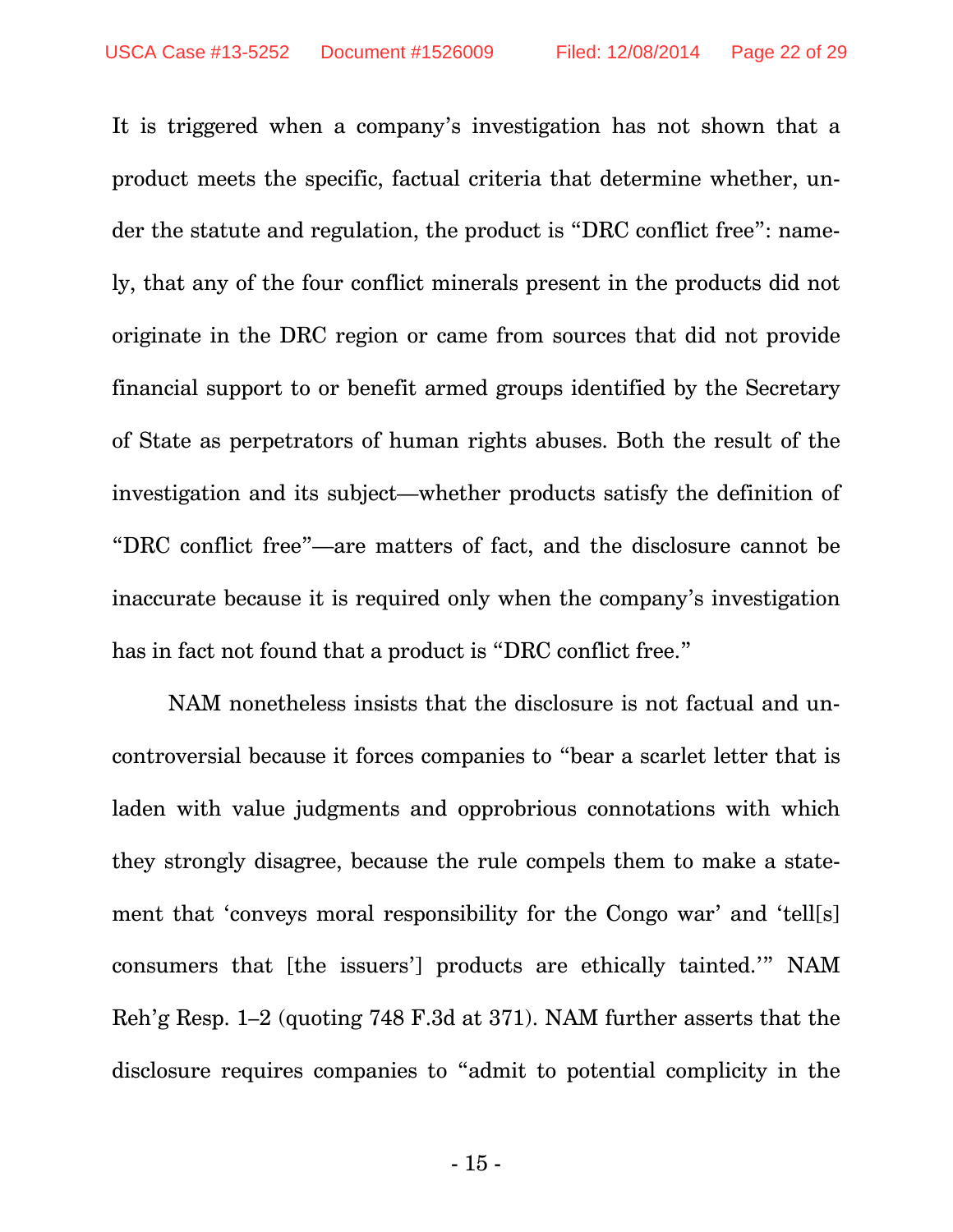armed conflict," *id*. at 10, "confess blood on [their] hands," *id*. at 1 (quoting 748 F.3d at 371), and subscribe to the "viewpoint that the mineral trade bears responsibility for causing the DRC conflict." *Id*. at 10.

The requirement that a company disclose that a product has "not been found to be 'DRC conflict free'" provides no basis for NAM's arguments. The disclosure requires no statement of moral responsibility, confession of ethical taint or complicity in armed conflict, or agreement with any viewpoint about the cause of conflict in the DRC. It is a statement about whether investigation has shown that the sourcing of minerals used in the company's products does not finance or support specifically identified armed groups. The company is not required to endorse any view as to whether the use of minerals that may contribute to the financing of such groups reflects moral culpability or whether it is a causal factor in promoting armed conflict.

NAM's position rests on the notion that the phrase "DRC conflict free" by itself expresses value judgments regardless of the statutory and regulatory criteria that give it content. But the phrase is not one to which readers will likely attach an understanding unfettered by its definition. Indeed, the phrase is probably new to most consumers and inves-

- 16 -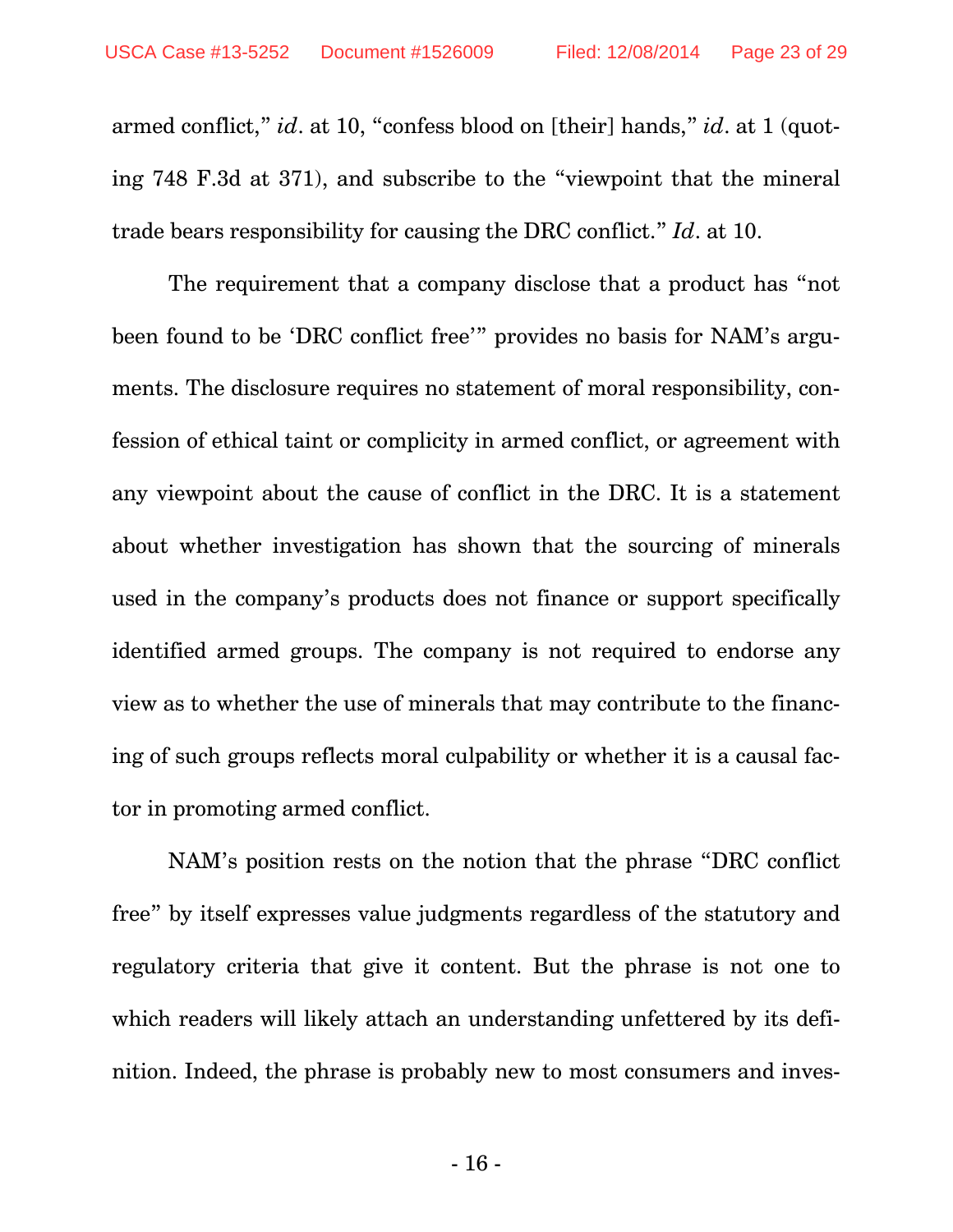tors, and there is no reason to believe that they will take it as a "metaphor that conveys moral responsibility for the Congo war," 748 F.3d at 371, rather than giving it its defined meaning.

NAM argues that because the phrase *could* be seen as having "opprobrious connotations," NAM Reh'g Resp. 1, the Court must disregard its definition and view it as an "ideological slogan." *Id*. at 8. NAM says it is "aware of no case permitting the government to require a company to adopt" such an "ideological slogan." *Id*. However, the case most closely on point—*Meese v. Keene*, 481 U.S. 465—directly supports compelled disclosures based on neutrally defined terms even when those terms, divorced from legal definitions, might be viewed as pejorative.

In *Meese*, disclosure requirements for exhibitors of foreign films were triggered by a determination that the films met the statutory definition of "political propaganda," applicable to political material intended to influence U.S. foreign policy. *See id*. at 470–72. A person who wished to exhibit films meeting that definition challenged the statute on the ground that the identification of the films as "propaganda" subject to the law's disclosure requirements violated his First Amendment rights by attaching a term with a "pejorative connotation" to the films. *Id*. at 484.

- 17 -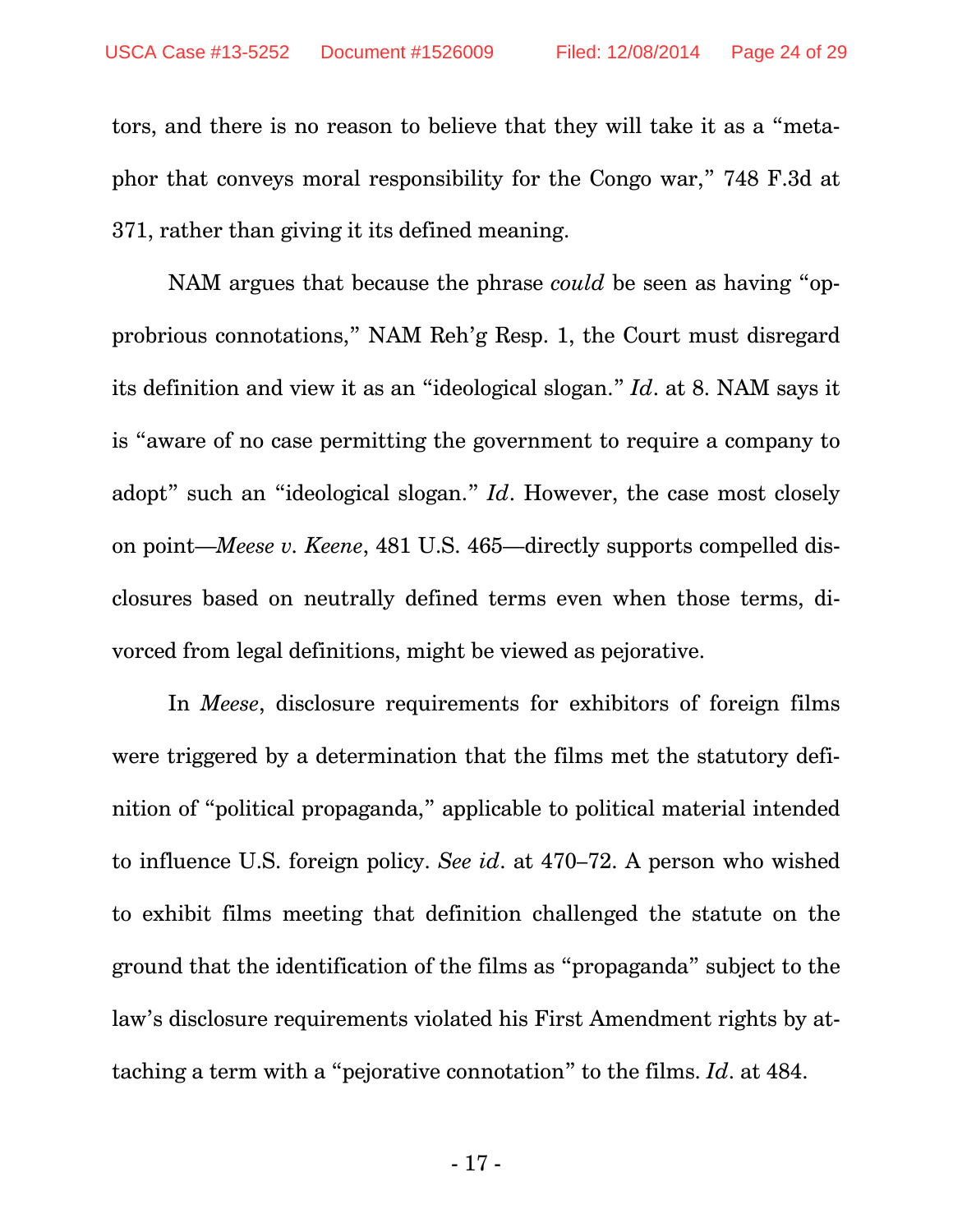Although the term "propaganda," unlike "DRC conflict free," has meanings independent of its legal definition, some of which are indeed pejorative, *see id*. at 477, the Supreme Court rejected the argument. Despite the statute's use of a much more loaded term than the ones at issue in this case (and its application to pure speech rather than commercial speech), the Court held that the statutory requirements were not unconstitutional just because listeners might ascribe to the term a meaning different from the "neutral definitions" the statute employed. *Id*.; *see also id*. at 484–85. Rather, the Court emphasized that the duty of a court was to give the term the meaning it was given by the law, under which the term had "no pejorative connotation." *Id*. at 484.

The Court emphasized that to the extent they might be concerned about possible misunderstandings of the term, "[d]isseminators of propaganda may go beyond the disclosures required by statute and add any further information they think germane to the public's viewing of the materials." *Id*. at 481. The Court held that providing more information to "combat" any "bias" engendered by the term "propaganda" was superior, from the First Amendment standpoint, to suppressing the information that the films were "propaganda." *Id*. at 481–82.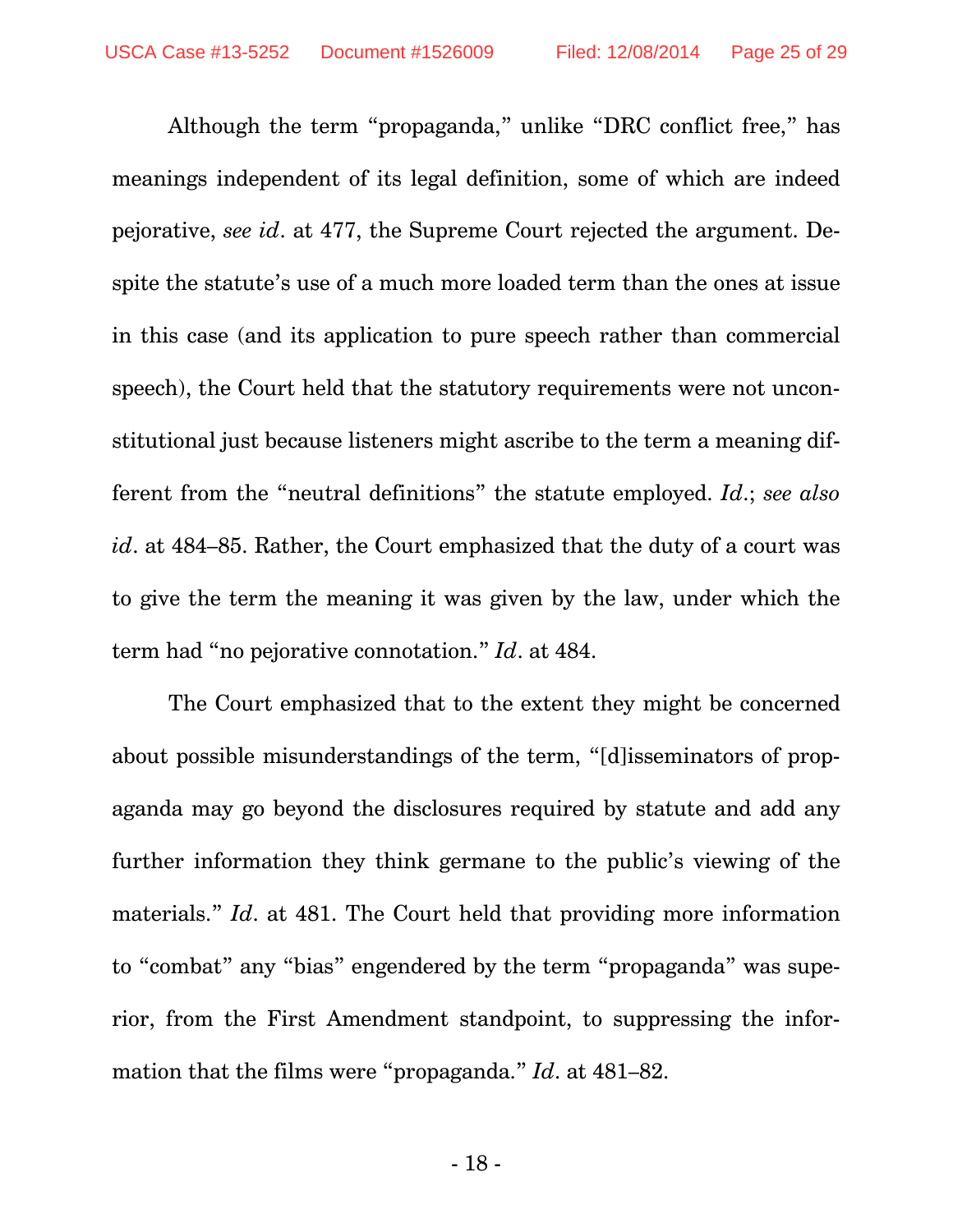The same considerations hold here. Regardless of whether "DRC conflict free" in the abstract might imply moral judgments, the legal definition of the term, which focuses on facts concerning the sourcing and origin of minerals and the benefits that specifically identified armed groups derive from them, determines the character of the disclosure for First Amendment purposes. Moreover, to the extent companies may wish to explain the meaning of the phrase, and why circumstances do not permit a determination that their products are conflict free, they may do so. That they may choose to provide such additional explanations does not condemn the disclosure requirement.

Nor is the disclosure requirement inaccurate, as NAM suggests, because companies required to make the disclosure may "simply [be] unable to identify the source of their materials." NAM Reh'g Resp. 2. Contrary to NAM's suggestion, the rule does not "require[] that all uncertainty be resolved in favor of making the confession." *Id*. Rather, the rule is carefully crafted to require only that companies state that uncertainty exists—*i.e.*, that they have *not found* that their products are "DRC conflict free" (when there is reason to believe the products contain minerals from the DRC region), not that they *have found* that they are *not* "DRC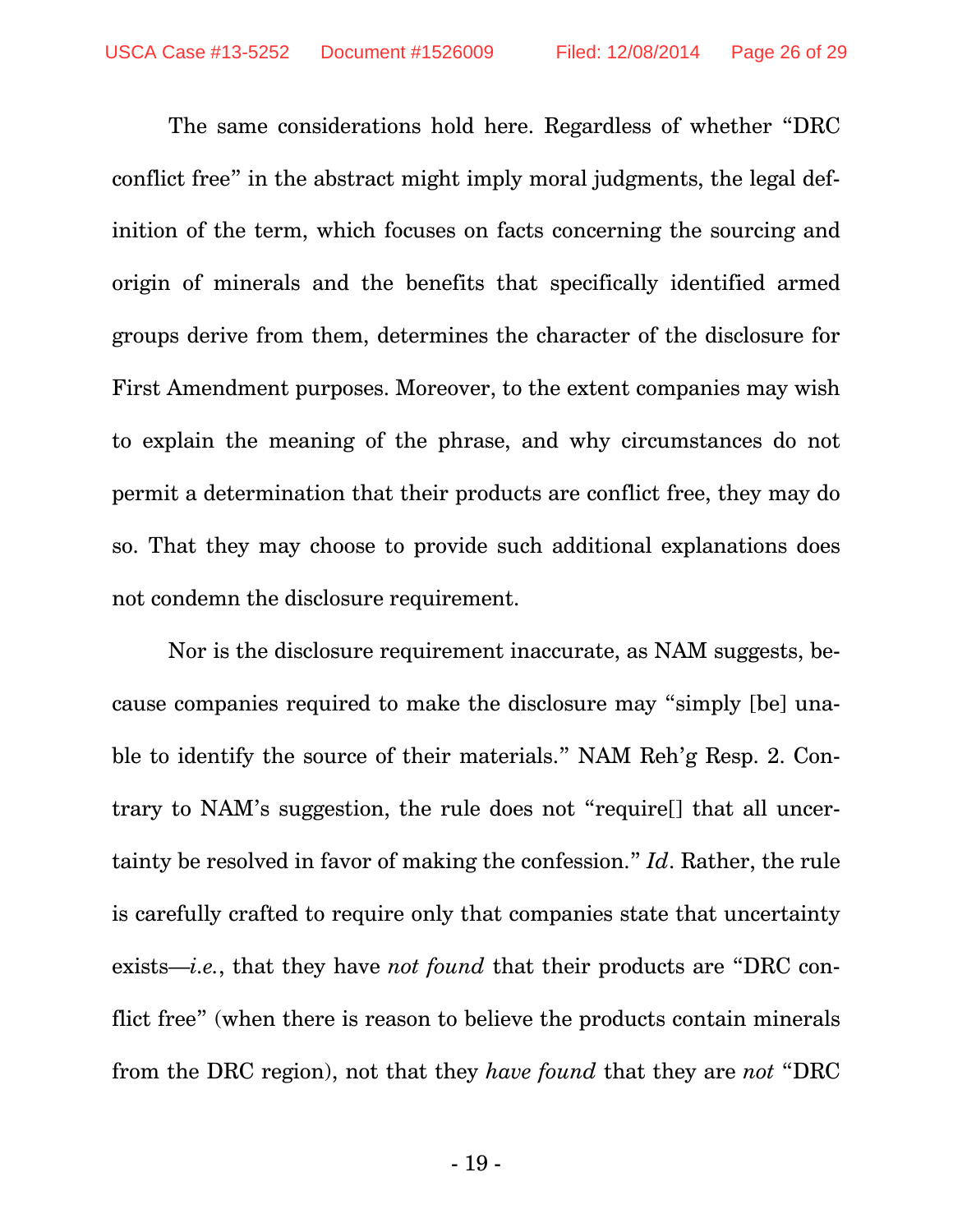conflict free." The disclosure is perfectly accurate in cases of uncertainty, and if companies want to emphasize and explain their uncertainty, and their own views as to the likelihood that materials are really derived from sources that do not financially support the identified armed groups, they are free to do so. Nothing in either the disclosure, or in the possible motivation it may give for companies to provide more factual information, violates the First Amendment.

## **CONCLUSION**

This Court should affirm the judgment of the district court.

Respectfully submitted,

/s/ Scott L. Nelson Scott L. Nelson Julie A .Murray Adina H. Rosenbaum Public Citizen Litigation Group 1600 20th Street NW Washington, DC 20009 (202) 588-1000

Attorneys for Amnesty International USA and Amnesty International Limited

December 8, 2014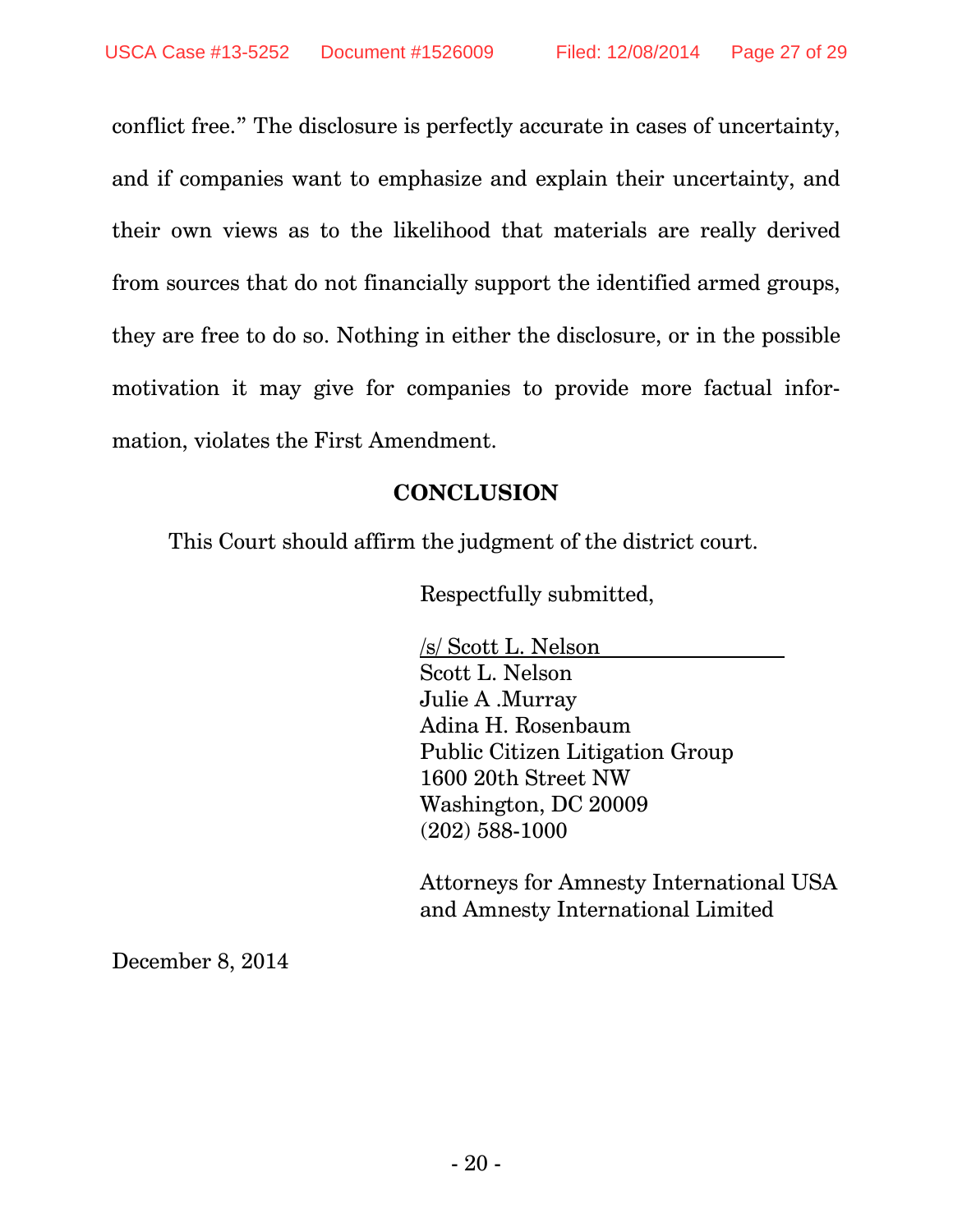## **CERTIFICATE OF COMPLIANCE**

I certify that the foregoing brief complies with the type-face limitation set forth in Federal Rule of Appellate Procedure 32(a) because the type face is fourteen-point Century Schoolbook BT. There is no applicable type-volume limitation for this supplemental brief, which complies with the 20-page limit set forth in the Court's panel rehearing order requesting supplemental briefing, with the exception of the front material, glossary, signature block, and certificates.

> /s/ Scott L. Nelson Scott L. Nelson